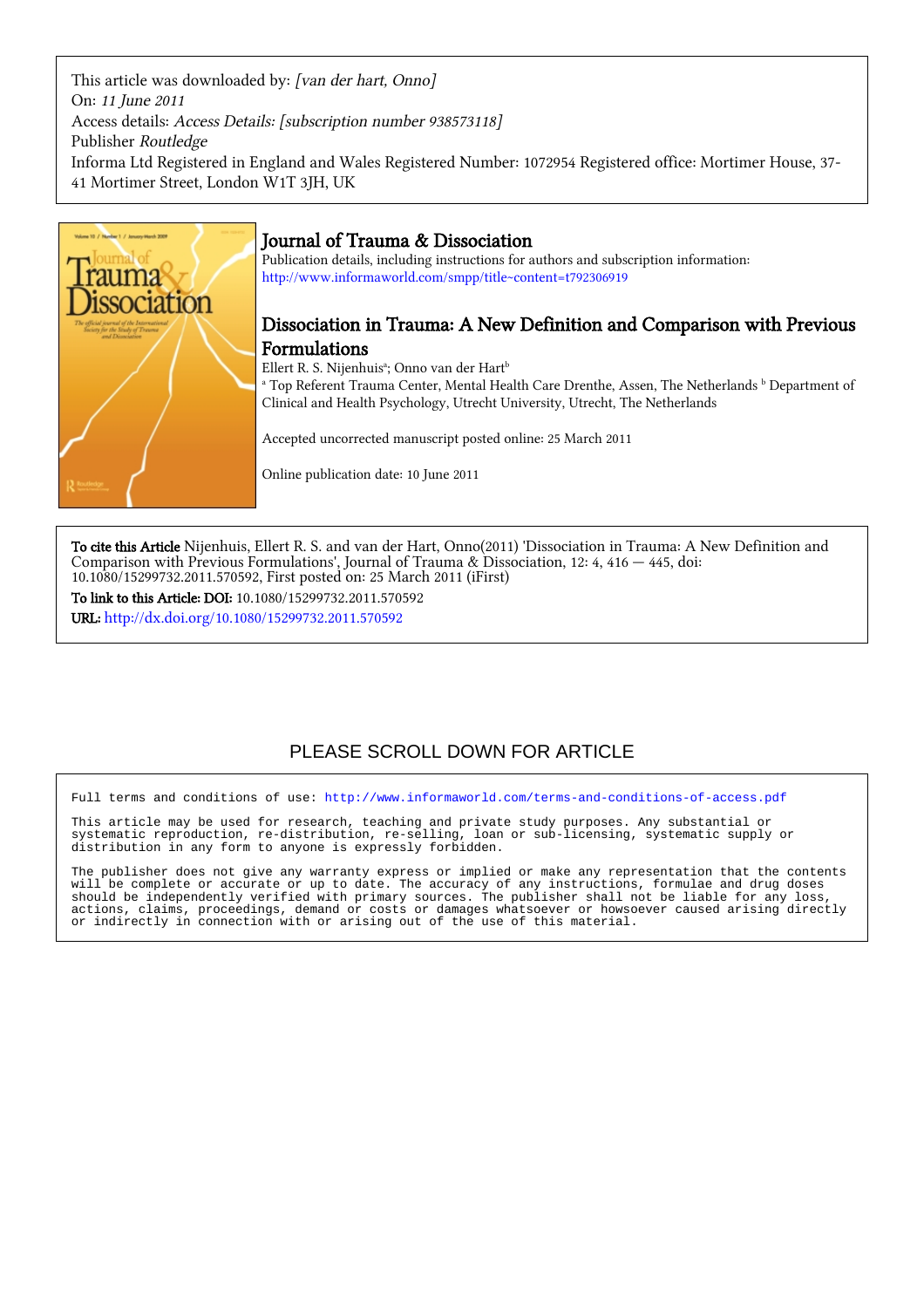*Journal of Trauma & Dissociation*, 12:416–445, 2011 Copyright © Taylor & Francis Group, LLC ISSN: 1529-9732 print/1529-9740 online DOI: 10.1080/15299732.2011.570592



## **TARGET ARTICLE**

# **Dissociation in Trauma: A New Definition and Comparison with Previous Formulations**

ELLERT R. S. NIJENHUIS, PhD

*Top Referent Trauma Center, Mental Health Care Drenthe, Assen, The Netherlands*

ONNO VAN DER HART, PhD

*Department of Clinical and Health Psychology, Utrecht University, Utrecht, The Netherlands*

*Amid controversy regarding the psychobiological construct of dissociation, efforts to formulate a precise definition of dissociation are rare. Some understandings of dissociation are so broad that a host of common psychobiological phenomena would qualify as dissociative. Overly narrow conceptualizations of dissociation exclude phenomena that originally, and for good reasons, have been regarded as dissociative. A common lack of conceptual distinctions between dissociation as process, organization, deficit, psychological defense, and symptom adds to the current confusion. In previous publications, we criticized many of these perspectives and proposed a detailed psychobiological theory of dissociation in trauma. However, what has remained missing is a precise definition of dissociation in trauma. This article first presents such a definition and elucidates its various components. Next the new definition is compared with several other major definitions of the concept. The strengths of the new formulation are highlighted and discussed.*

Received 26 August 2009; accepted 26 January 2010.

The authors thank Stephen Braude, Martin Dorahy, Andrew Moskowitz, and John O'Neil for their helpful comments on an earlier draft of this paper.

Address correspondence to Ellert R. S. Nijenhuis, PhD, Top Referent Trauma Center, Mental Health Care Drenthe, P.O. Box 30007, 9400 RA Assen, The Netherlands. E-mail: ellert.nijenhuis@ggzdrenthe.nl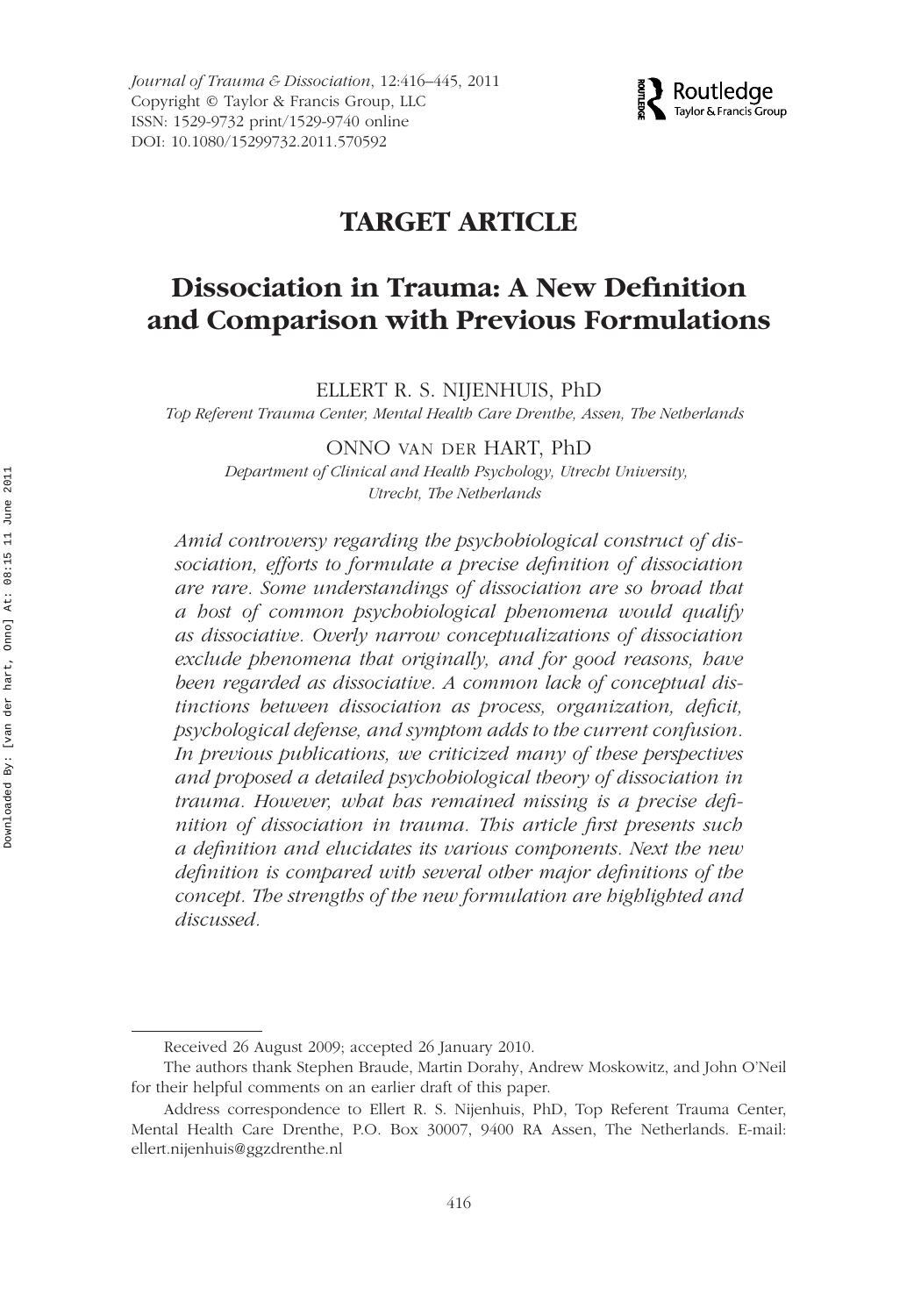*KEYWORDS dissociation, structural dissociation, dissociation definition, dissociative disorders, Pierre Janet, consciousness, self-consciousness*

It is better *...* to speak of dissociation of the personality.—William McDougall (1926, p. 234)

In the 19th century, dissociation constituted the essential feature of a class of mental disorders called hysteria. The construct was foremost developed by Pierre Janet (1889, 1907, 1911*/*1983), who defined *dissociation* as a lack of integration among two or more different "systems of ideas and functions that constitute personality" (Janet, 1907, p. 332). Janet proposed that this deficit was caused by a lowering or limitation of integrative capacity, leading to an inability to integrate experiences, to develop an awareness of reality as is, accepting it, and then reflectively and creatively adapting to it. He suggested that the lack of integrative capacity can be related to a genetic component, to severe illness and fatigue, and particularly to experiencing adverse, potentially traumatizing events. Janet also noted that dissociation of the personality manifests in dissociative symptoms, including those at a sensorimotor level (e.g., bodily anesthesia; see Nijenhuis, 2004; Van der Hart & Dorahy, 2009; Van der Hart & Friedman, 1989). Dissociation (of the personality) and the symptoms of hysteria (i.e., of this organization of personality) were thus two clearly different but closely related constructs pertaining to different logical levels.

After the 1980s, many often contradictory conceptualizations of dissociation were proposed. These conceptual revisions generally were both overinclusive and underinclusive in comparison to the original idea. The notion of dissociation of the personality often was lost, somatoform manifestations of dissociation were commonly seen as conversion or somatization symptoms, and positive symptoms of dissociation such as intrusions of traumatic memories were generally excluded from the domain of dissociative symptoms and recategorized as posttraumatic stress symptoms. Moreover, in contemporary psychology and psychiatry, the term *dissociation* can now pertain to (a) symptoms; (b) a presumed cause of symptoms, including a presumed function such as psychological defense (cf. Cardeña, 1994); and (c) normal and pathological alterations of consciousness, including hypnosis. It often remains unclear which of these possible uses is intended, and in most empirical and clinical studies the term goes undefined (see Van der Hart, Nijenhuis, Steele, & Brown, 2004, for a critique). A review of 53 empirical studies on the relationship between peritraumatic dissociation and posttraumatic stress did not bring forward even one definition of dissociation (Van der Hart, Van Echten, Van Son, Steele, & Lensvelt-Mulders, 2008).

We have suggested a return to the original 19th-century understanding that dissociation involves a lack of integration of the personality, manifesting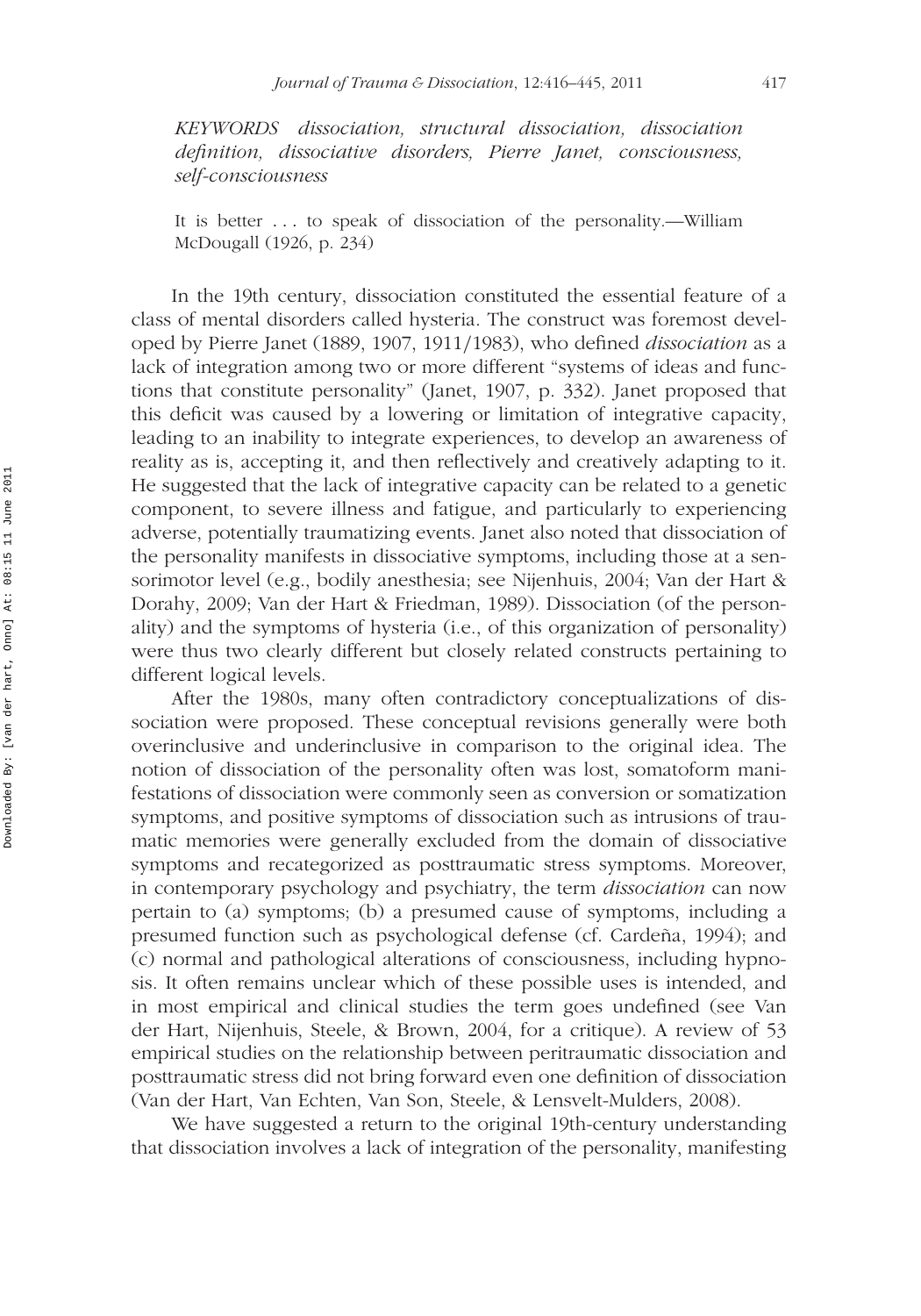in the existence of two or more insufficiently integrated, that is, dissociative, parts of the personality. We have referred to this phenomenon as a *structural dissociation of the personality* (e.g., Nijenhuis, Van der Hart, & Steele, 2002; Van der Hart, Nijenhuis, & Steele, 2006; Van der Hart et al., 2004). We have also contended that the domain of dissociative symptoms is constituted by specific manifestations of these dissociative parts and that other alterations of consciousness such as retraction and lowering of consciousness do not belong to this realm per se (Nijenhuis, in press; Steele, Dorahy, Van der Hart, & Nijenhuis, 2009; Van der Hart et al., 2004, 2006). Furthermore, we have asserted that all structurally dissociated parts of the personality involve at least a rudimentary sense of self (Van der Hart et al., 2006).

The primary aim of this conceptual contribution is to propose and elucidate a definition of dissociation within the context of traumatization—in short, dissociation in trauma, whether acute or chronic. Another aim is to compare our perspective on dissociation with several other definitions of the construct and highlight how the new definition overcomes the flaws of these formulations.

#### THE PROPOSED DEFINITION

The definition, which is not self-evident, reads as follows:

Dissociation in trauma entails a division of an individual's personality, that is, of the dynamic, biopsychosocial system as a whole that determines his or her characteristic mental and behavioral actions.

This division of personality constitutes a core feature of trauma. It evolves when the individual lacks the capacity to integrate adverse experiences in part or in full, can support adaptation in this context, but commonly also implies adaptive limitations. The division involves two or more insufficiently integrated dynamic but excessively stable subsystems. These subsystems exert functions and can encompass any number of different mental and behavioral actions and implied states. These subsystems and states can be latent or activated in a sequence or in parallel. Each dissociative subsystem, that is, dissociative part of the personality, minimally includes its own at least rudimentary first-person perspective. As each dissociative part, the individual can interact with other dissociative parts and other individuals, at least in principle. Dissociative parts maintain particular psychobiological boundaries that keep them divided but that they can in principle dissolve. Phenomenologically, this division of the personality manifests in dissociative symptoms that can be categorized as negative (functional losses such as amnesia and paralysis) or positive (intrusions such as flashbacks or voices) and psychoform (symptoms such as amnesia, hearing voices) or somatoform (symptoms such as anesthesia or tics).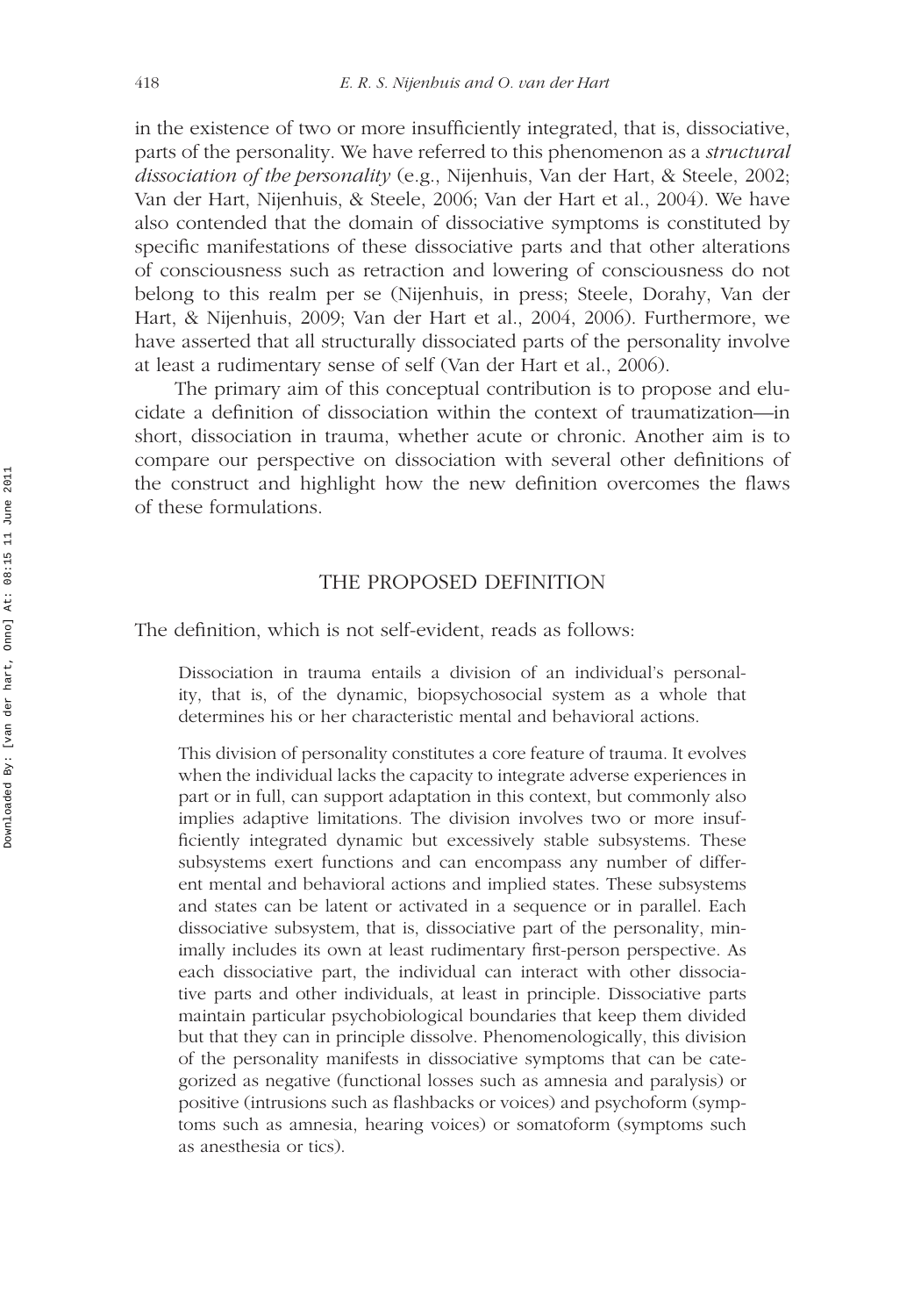### ELUCIDATION

We offer a clarification of each term or phrase this definition comprises.

#### Dissociation in Trauma

The word *trauma* means wound or injury. Thus, we do not understand "trauma" as an event but as a psychobiological "wound" evolved in relation to a variety of coupled psychological, biological, social, and other environmental factors. These psychobiological factors include limitations of the exposed individual's integrative capacity as revealed, for example, in dissociative reactions, affect dysregulation, and persistent avoidance of traumatic memories. Environmental factors include characteristics of present and prior adverse, potentially traumatizing events, caregiver dysfunction and unavailability, and lack of social support to integrate adverse experiences (e.g., Brewin, Andrews, & Valentine, 2000; Ozer, Best, Lipsey, & Weiss, 2003). Longitudinal and prospective studies have found a relation between exposure to adverse events, including low-quality early childhood care, and somatoform as well as psychoform dissociative symptoms (Diseth, 2006; Dutra, Bureau, Holmes, Lyubchik, & Lyons-Ruth, 2009; Ogawa, Sroufe, Weinfield, Carlson, & Egeland, 1997). The phrase *dissociation in trauma* thus denotes a division of an individual's personality that can evolve during or following exposure to adverse, potentially traumatizing events in combination with several other concomitant injurious factors.

It should be noted that studies of the relation between adverse event exposure and dissociation are troubled by including symptoms that, in our view, are not inherently dissociative (e.g., lowering of consciousness) and by excluding symptoms that are dissociative (e.g., somatoform dissociative symptoms) and two major symptom clusters of posttraumatic stress disorder (PTSD), that is, numbing and intrusion (e.g., reexperiencing traumatizing events; Van der Hart et al., 2006).

#### Division

Dissociation involves a *division* of personality rather than a *separation*, because dissociative parts of the personality are not fully separated from one another. Each dissociative part of the personality involves a particular organized set of manifest and latent mental and behavioral actions, not metaphorical pieces of a thing called mind. These sets are functional. For example, one dissociative part may care for a daughter or run a shop, and another part may defend the integrity of the body when there is real or perceived threat. However, in some cases, the part's actions involve unsuccessful *attempts* to exert one or more functions.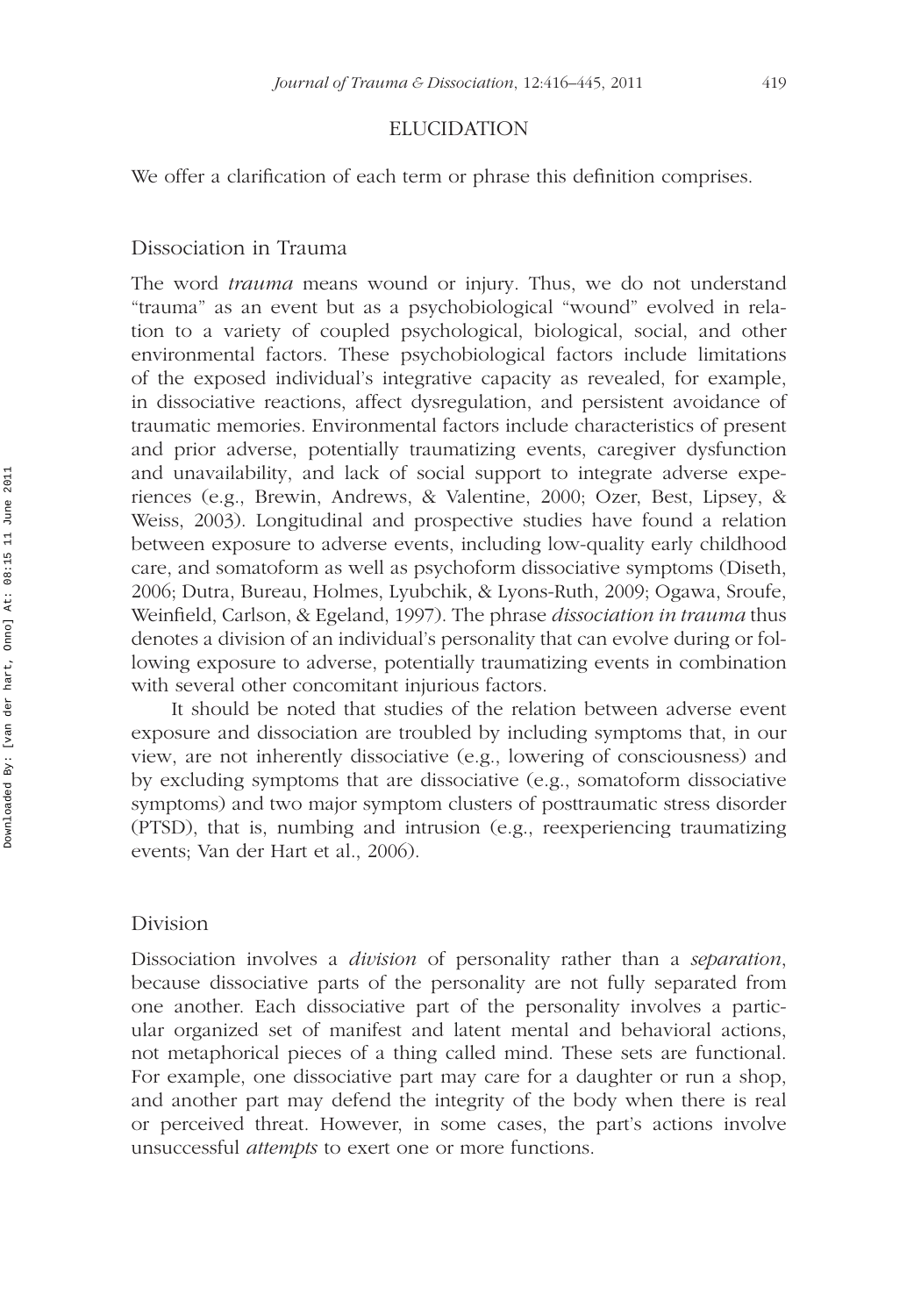*The corporation metaphor.* Different dissociative parts can engage in the same actions (e.g., both can run), and two or more different parts can be activated in parallel. A corporation that encompasses several departments and temporary projects might constitute an apt metaphor for dissociation. Each division or department (dissociative part) of the corporation (the trauma survivor) exerts one or more functions, has a main goal to pursue, and includes several employees (actions). Particular employees but not all employees can be associated with more than one department (dissociative parts share actions and have unique actions), and the different departments and their employees can participate in one or more temporary projects that may run across different departments (two or more different dissociative parts may temporarily cooperate in particular circumstances). The corporation we have in mind is of a special kind: It lacks a central management but is organized by the interactions among all departments and employees. There is thus no hierarchically highest level dissociative part that guides lower level parts, which is an organization that can be described and understood in terms of nonlinear dynamic systems theory applied to human functioning.

The corporation metaphor reflects the fact that no matter how dissociated and different the parts of the personality may be, they are still linked, and together they constitute a whole system (cf. Braude, 1995; Van der Hart et al., 2006).

### Personality

*Personality* can be defined as a biopsychosocial system that determines an individual's characteristic mental and behavioral actions (cf. Allport, 1961). This definition highlights the fact that personality includes perception and emotion; that perception, emotion, and thought involve mental actions, including decision making; and that behavior involves combined mental and motor action. Personality constitutes a whole system that has an ongoing tendency toward integration, that is, binding and differentiation of different components of experiences (e.g., perceptions, emotions, thoughts) as well as different experiences across time (Edelman & Tononi, 2000; Van der Hart et al., 2006). In dissociation in trauma, personality as a system includes two or more insufficiently integrated subsystems.

*Consciousness cannot be divided.* We do not speak of "dissociation of consciousness," a common expression in the literature, because normal cognition does not involve a compound of elements of consciousness capable of independent existence (cf. McDougall, 1926).

*Consciousness* is in fact a problematic notion in that the term can have many different meanings (Natsoulas, 1983). There is not a single paradigmatic theory of consciousness to date and no systematic and comprehensive catalogue of phenomena that belong to the domain of consciousness and require explanation (Metzinger, 2003). Consciousness "may turn out to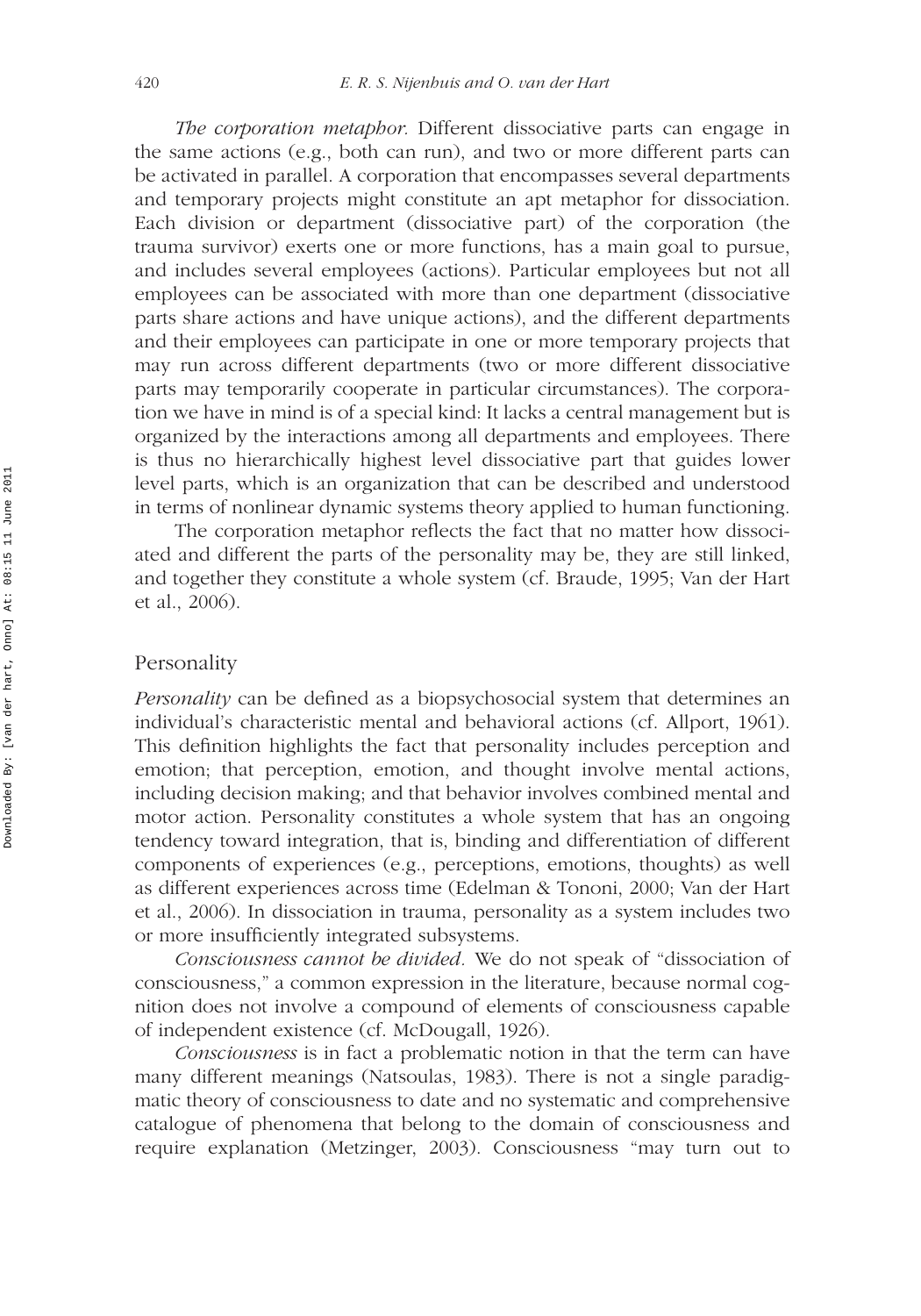be a *cluster concept*, that is, a theoretical entity only possessing overlapping characteristics" (Metzinger, 2003, p. 107). However, it is clear that some mental and behavioral actions encompass subjective experience. Subjectively experienced, that is, phenomenal, mental contents exist in many different forms, intensities, and degrees of internal complexity (Metzinger, 2003).

Some dissociative parts may be rudimentary in that they may only encompass few mental and motor actions involving a very limited range of phenomenal experiences. However, other parts engage in many mental and motor actions that are associated with phenomenal experiences. Therefore, these parts have a far richer subjective life, that is, are more elaborated.

### Biopsychosocial

This term conveys the idea that personality is an organization defined by a constellation of interacting biological, psychological, and social factors (for a review in the context of dissociation, see Nijenhuis & Den Boer, 2009). It also communicates the philosophical position that body and mind do not involve different substances or things but that mind is based on an integrative structural and functional organization of the brain and body (Edelman, 1992; Janet, 1889). Brain, body, mind, and environment only exist in relation to one another; that is, they are intrinsically related (Northoff, 2003). Mind is a broader concept than consciousness, because not all mental actions imply mental contents that are also phenomenal contents: Many mental contents are not subjectively experienced.

### This Division of Personality Constitutes a Core Feature of Trauma

The division of personality is a key element in trauma because once survivors have overcome this division, they have largely overcome their traumatization (see below and Van der Hart et al., 2006).

### Insufficiently Integrated

The division of the personality in trauma relates to limitations of an individual's integrative capacity that may be related in part to genetic factors (Xie et al., 2009). Given these limitations, and a lack of social support to compensate for them, such a division may enhance an individual's chance to survive. Consistent with this idea, some experimental studies have found directed forgetting effects regarding explicit memory between different dissociative parts (Elzinga, Phaf, Ardon, & Van Dyck, 2003). This lack of integration among dissociative parts, however, usually comes at a price: As one or more other dissociative parts, most of these individuals are bound to reexperience the traumatizing events (e.g., in recurrent nightmares and flashbacks) at some time in their life or will have other symptoms of mental disorder.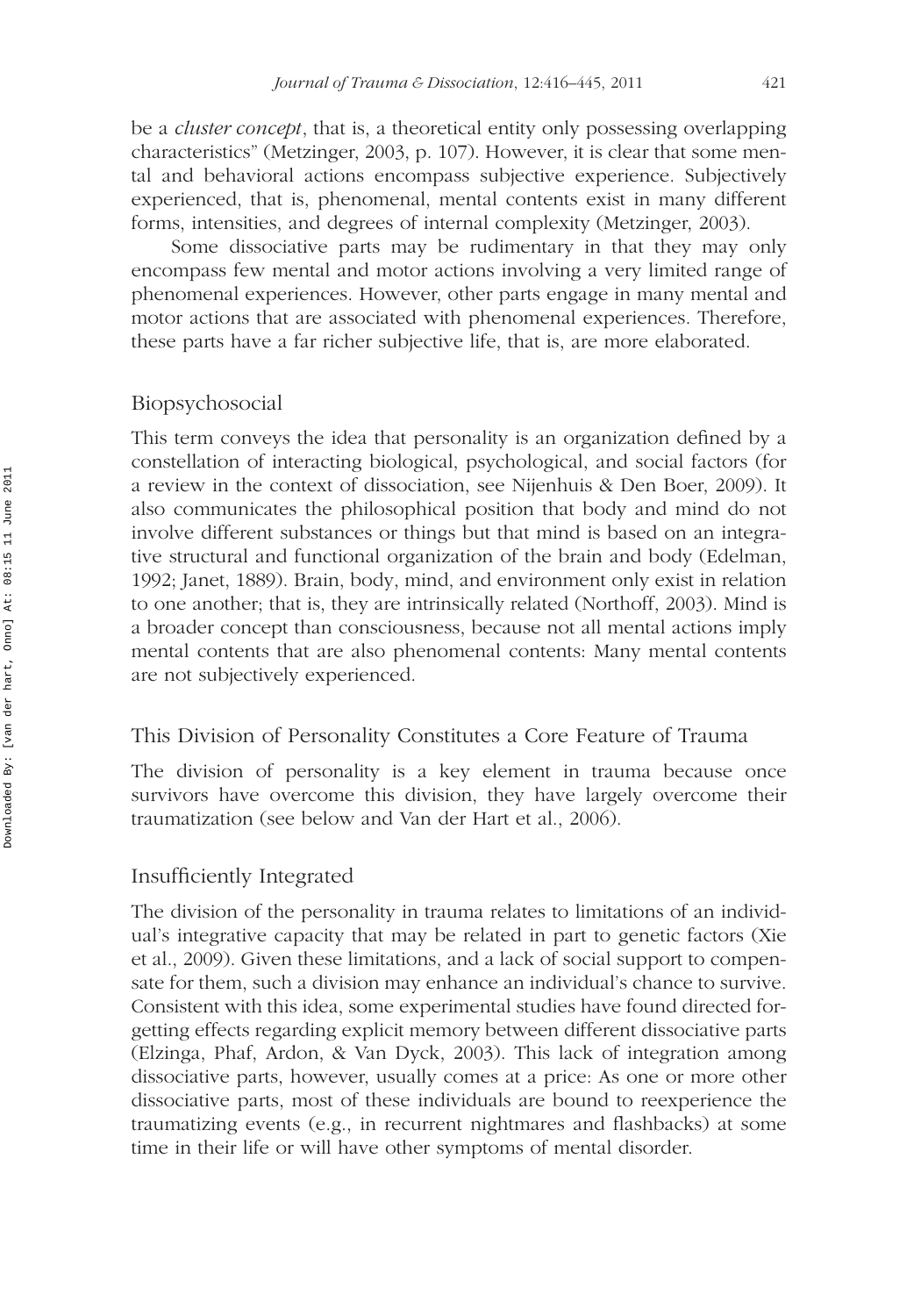*Dissociation involves a particular organization of the personality.* Dissociation of the personality involves the capacity to organize or reorganize the personality into two or more dissociative parts. The maintenance of dissociation relates to the ability to keep two or more parts of the personality and the associated actions and phenomenal mental contents relatively divided. In this context, dissociative parts can gain more and more diverse actions and phenomenal mental contents, a trend known as the *elaboration* of dissociative parts (Van der Hart et al., 2006).

### Dynamic But Excessively Stable

Personality and dissociative parts of the personality are a dynamic system and dynamic subsystems, respectively. Thus, most dissociative parts engage in different mental and behavioral actions across time and contexts, the interactions among different dissociative parts are not totally fixed, and the psychophysiological features of dissociative parts may shift with their order of appearance (Putnam, 1988).

However, dissociative parts are also excessively stable, involving a lack of systemic complexity (Edelman & Tononi, 2000). Adaptation requires systemic complexity, that is, the ability of a (sub)system to develop new actions that fit changed inner and outer conditions, as well as the ability to continue previously developed effective actions when conditions are unchanged. Living systems that are too stable do not adjust their actions to altered circumstances. As overly stable (sub)systems, dissociative parts often engage in fixed actions that may have worked previously but that do not fit transformed conditions (Nijenhuis et al., 2002; Van der Hart et al., 2006).

### These Subsystems Exert Functions

We and others have suggested that dissociation in trauma involves different types of dissociative parts (e.g., Liotti, 1999; Nijenhuis et al., 2002; Nijenhuis & Den Boer, 2009; Van der Hart et al., 2006) that are mediated by one or more evolutionary derived action (sub)systems or emotional operating systems (Panksepp, 1998).

*Action systems.* Many human mental and behavioral actions constitute manifestations of innate but experience-dependent and in many cases maturation-dependent action systems (Nijenhuis & Den Boer, 2009; Panksepp, 1998). Based on evolution, these systems are founded in subcortical neural systems that human beings share with many other creatures and that have become linked with higher cortical functions (Panksepp, 1998). Some of these higher functions are specific to humans. For example, from approximately 9 to 12 months, humans start to understand that others make choices in their perception and other actions and that these choices are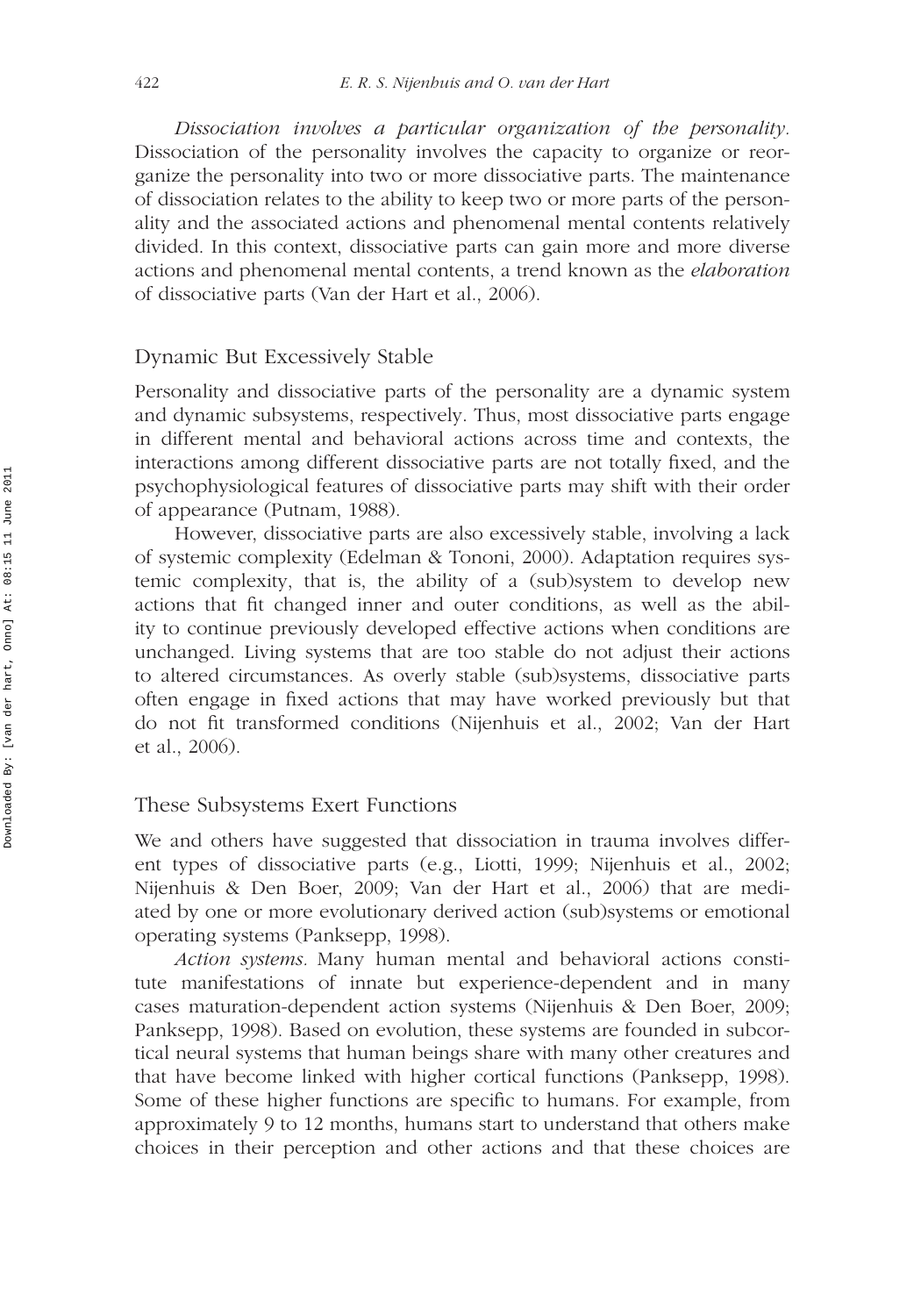guided by desired outcomes, that is, goals, which faculty is unavailable to primates (Tomasello, 1999). This also applies to the human ability to extend action tendencies in time and space (Panksepp, 1998). The major action systems are defense, attachment of offspring to parents, parental attachment to and care for offspring, procreation, sociability (also described as intersubjectivity), energy management, exploration, and play. Action systems involve particular *values* that define for an individual what is safe and attractive or dangerous and adverse. Values of action systems guide what an individual is likely to perceive, feel, think, and do.

*Two major types of dissociative parts.* One type of dissociative part is predominantly mediated by action systems for functioning in daily life. We metaphorically refer to this type as an *apparently normal part of the personality* (ANP). For instance, an ANP strongly influenced by the action system of energy management will look for food and eat it (one subsystem) or prepare for sleep (another subsystem). Another type of dissociative part that is, an *emotional part of the personality* (EP)—is primarily mediated by the defense action system regarding threats to the integrity of the body and*/*or the action system for attachment cry, that is, crying for attachment upon the loss of an essential caregiver. The core values of the physical defense action system are avoiding or escaping from aversive stimuli, and the core value of the action system for attachment cry is attracting protection.

Action systems affect the meaning that a particular stimulus may have. Thus, a patient's evaluation of her abusive parent and her actions regarding this parent will depend on the action system that is dominant at a given moment. For example, as an ANP dominated by the action system of attachment, she will think well of the involved parent and will tend to approach him or her—the parent is "good"—but as an EP dominated by the action system of mammalian defense, she will be afraid and hide or run—the parent is "bad."

*Overlapping abilities and traits in dissociative parts.* As included in the corporation metaphor, different parts can involve, to some degree, the same abilities and traits (Braude, 1995; Dorahy & Huntjens, 2007) and thus can within limits engage in the same kind of mental and behavioral actions. For example, several different dissociative parts may all be able to walk, talk, or be afraid of loud voices.

### These Subsystems *...* Can Encompass Any Number of Different Mental and Behavioral Actions and Implied States

Although dissociative subsystems are often described as "dissociative states" (see below), almost all dissociative subsystems encompass a *constellation* of mental and behavioral states rather than a singular state. Some dissociative parts encompass far more states than others.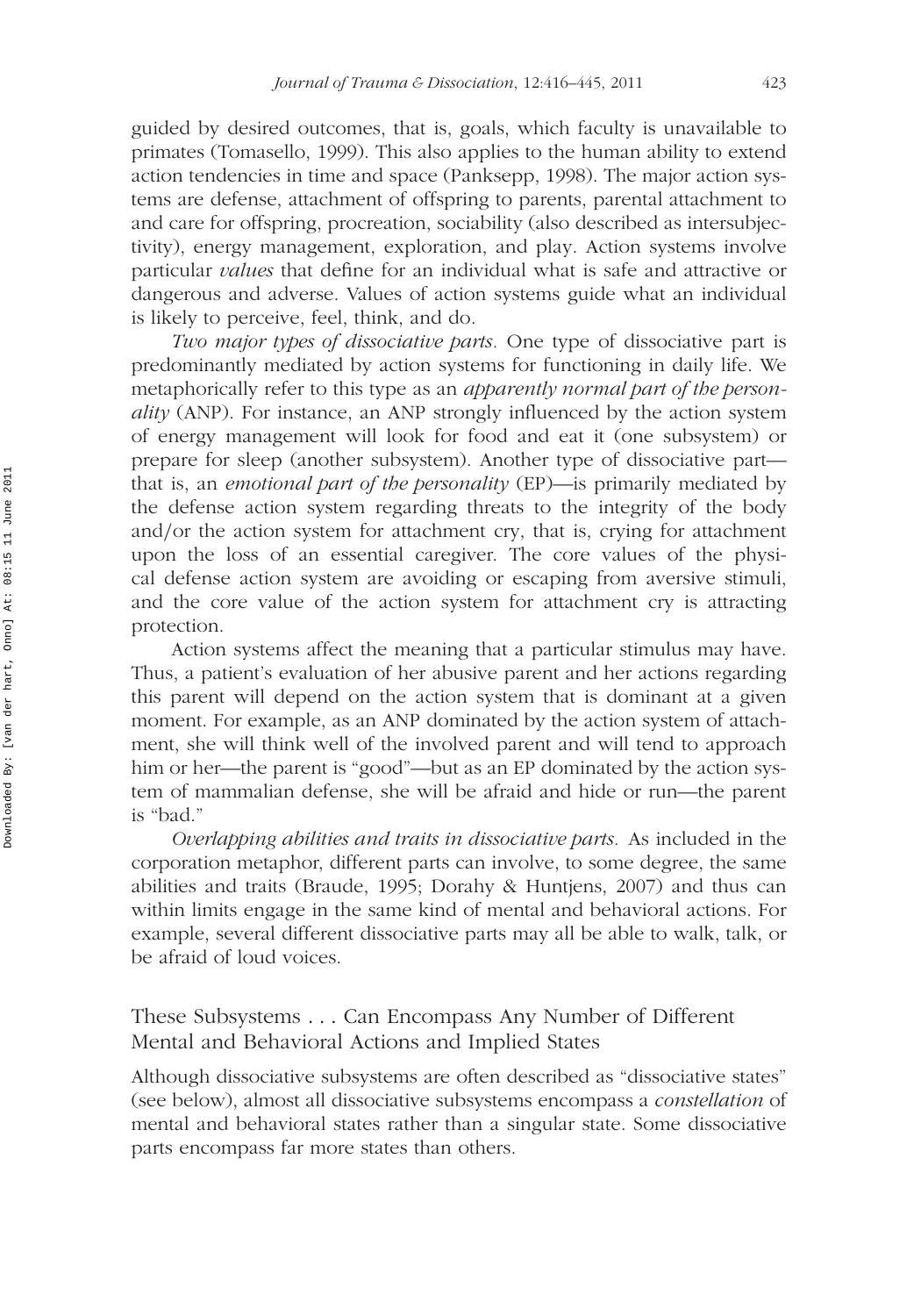These Subsystems and States Can Be Latent or Activated in a Sequence or in Parallel

Dissociative subsystems and particular states of these subsystems can be latent or activated. At times only one dissociative part is activated, and this will sooner or later be followed up by a different subsystem. We have called this phenomenon sequential dissociation (Van der Hart et al., 2006), commonly known as "switching." In parallel dissociation (Van der Hart et al., 2006), two or more dissociative subsystems are simultaneously activated, which implies the co-occurrence of at least two different mental or behavioral states. The phenomenon has also been described as "co-presence."

### Each of These Subsystems Minimally Includes Its Own at Least Rudimentary First-Person Perspective

Everyone's personality includes some subsystems that are not fully integrated. For example, all people sometimes experience conflicts between thinking and feeling, or between different roles in life, and all know ambivalences. Furthermore, not all neurological subsystems are fully in tune, and some operate to an extent more or less independently from one another. This lack of psychological and biological integration applies in particular to individuals with mental disorders.

Looking for constraints for the construct of dissociation, Nijenhuis (in press) proposed delimiting the category to dissociative subsystems that entail a consciously experienced, that is, phenomenal, first-person perspective. This perspective pertains to the subjective feeling of being someone with a point of view, that is, of being an acting and experiencing self with a subjectively experienced outward perspective on his or her perceived world and an inward perspective regarding himself or herself (Metzinger, 2003).

When Nijenhuis's constraints are applied, an ego-dystonic phobia, for instance, counts as a dissociative disorder when there is at least one ANP and EP. In this case, the ANP knows that the phobic fear and avoidance are unfounded, the EP perceives the phobic stimuli as most threatening, and the ANP's experience and behavior are influenced by the EP. When the patient does not include two or more dissociative subsystems endowed with a firstperson perspective, but only a singular first-person perspective, the disorder would not qualify as a dissociative disorder but as a (nondissociative) anxiety disorder (e.g., agoraphobia).

As described by Van der Hart et al. (2006), patients with dissociative identity disorder (DID) encompass more or less evolved ANPs and EPs with their own first-person perspectives. Patients with dissociative disorder not otherwise specified type I and patients with complex PTSD also have such parts, usually one strongly evolved ANP and more than one less evolved EPs,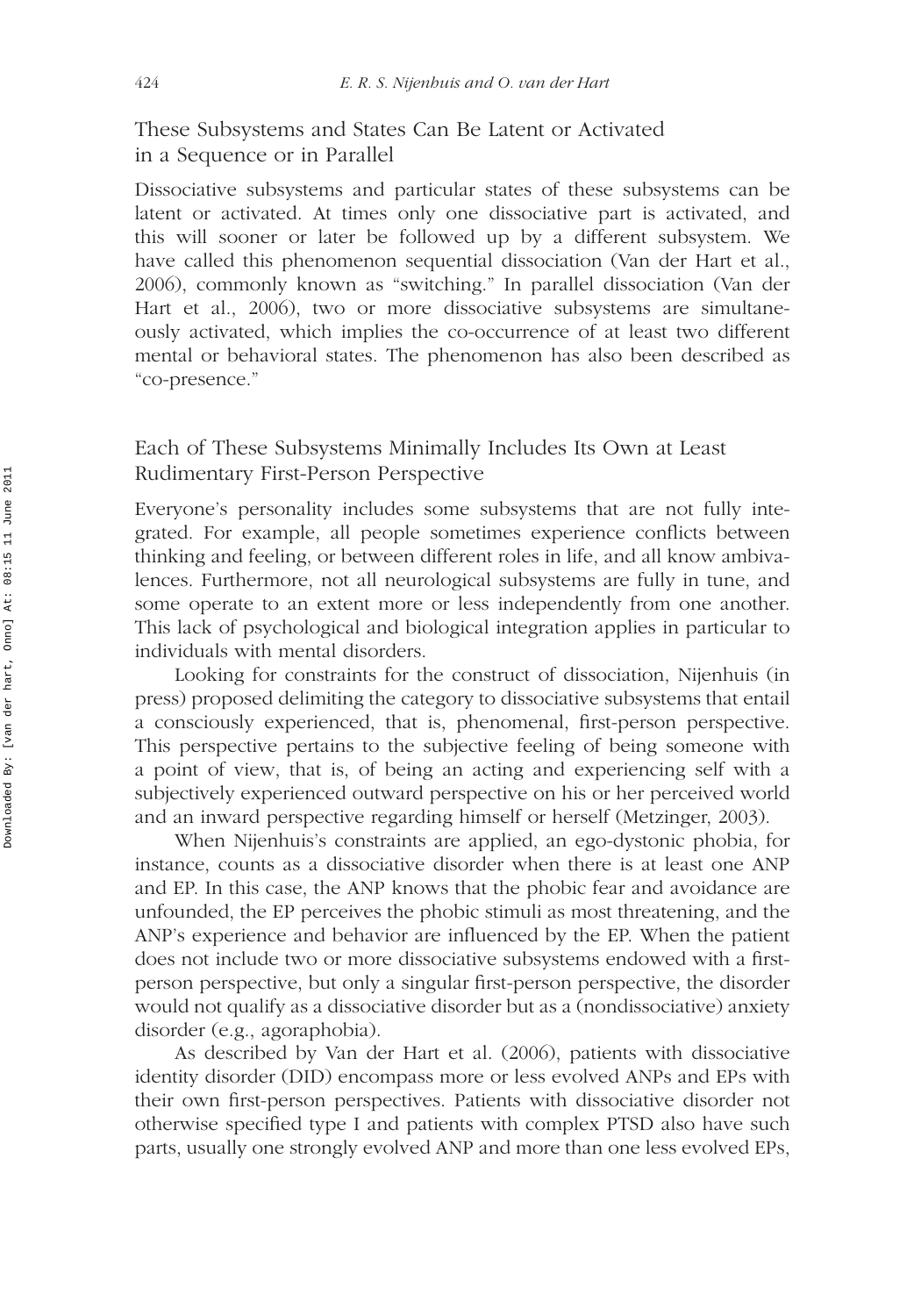all with their own first-person perspectives. The personalities of patients with (simple) PTSD tend to include one strongly evolved ANP and one EP. This singular EP also tends to have its own first-person perspective.

Dissociative parts of the personality are conscious subsystems because they meet at least the minimal constraints for consciousness that apply to any conscious system, that is, situatedness, phenomenal now, and transparency (Metzinger, 2003; Nijenhuis, in press). These constraints help to decide if a certain mental state is also a consciously experienced one, that is, a *phenomenal* state. Dissociative parts usually include more than one phenomenal state.

*Situatedness.* Consciousness is being-in-the-world (e.g., Gallagher & Zahavi, 2008). The first of the minimal constraints for consciousness in dissociative parts relates to this fact and holds that these parts, like integrated individuals, subjectively live in a world. That is, each dissociative part constructs his or her own subjective and singular world and situates his or her experiences in that world. This constructed world can be addressed as their phenomenal model of reality. This model can be preconceptual, which means that dissociative parts do not necessarily have concepts like "world," "reality," "past," or "future." For example, no concepts are needed to perceive color or temperature. Metzinger (2003) referred to this first constraint for consciousness as *situatedness*.

*Phenomenal now.* The second minimal constraint for consciousness involves the fact that whatever dissociative parts experience, they experience it *now*. This now is not a formal now or a now that is shared among different individuals but constitutes their subjectively experienced present, their *phenomenal now* (Metzinger, 2003). The phenomenal now generally encompasses a couple of seconds, and it may be displaced in objective time. For example, a dissociative part in an adult patient may be convinced that "now" is a moment in 1986 rather than a couple of seconds in the actual intersubjective present.

*Transparency.* The third constraint for consciousness that dissociative parts meet is that they do not necessarily have introspective epistemic access to (i.e., know through introspection) their mental actions that generate their phenomenal states. To the degree that they lack this access, they will experience their sensory experiences and phenomenal model of the world as given, real, and undoubtedly existing. Lack of this introspective access is known as autoepistemic limitation (i.e., a limitation in knowing how mental states are generated; Northoff, 2003) or, somewhat counterintuitively, transparency (McGinn, 1989; Metzinger, 2003). The idea is that we often "look through" (i.e., are unaware of) the fact that our experiences result from earlier mental actions. That is, in many cases we do not have introspective access to the medium (i.e., a component of the whole system that we are) that generates our experiences, and we are only phenomenally aware of the results of this medium's processing.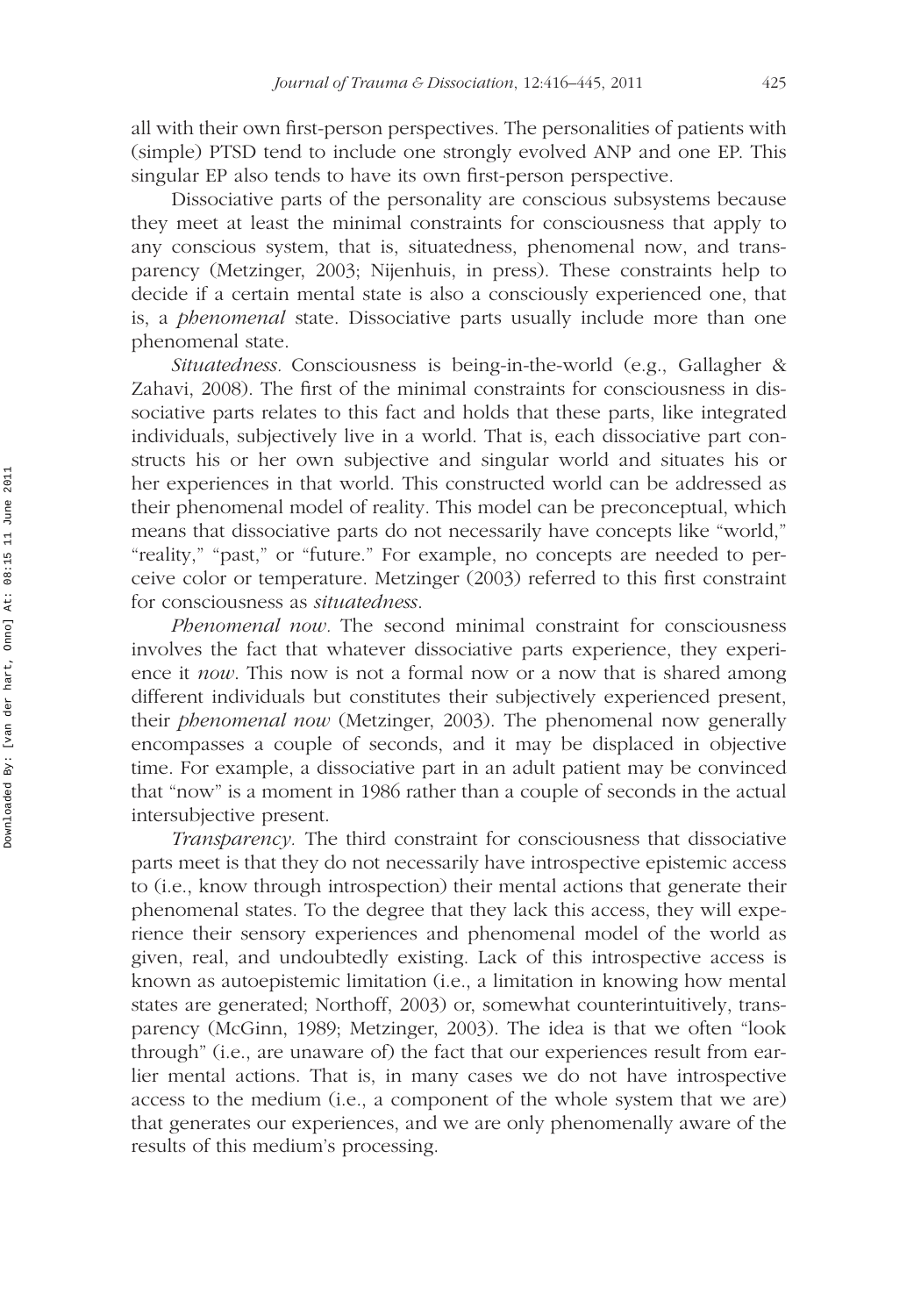*Dissociative parts meeting the three minimal constraints.* Dissociative parts that meet only the three minimal constraints (situatedness, phenomenal now, and transparency) experience one unified world as given and frozen in an eternal now. Very few dissociative parts of the personality meet only these three minimal constraints for consciousness at times: Then they are consciously aware of a world (i.e., of some objects and*/*or subjects) that they experience as undoubtedly existing and given, but they lack a sense or idea of *who* they are, or even *that* they are someone, and they lack a sense of past and future. At these times, these dissociative parts are thus extremely depersonalized and disoriented in factual time. They do not experience themselves as being agents of actions or owners of experiences, and they do not have a sense of personal continuity or identity (i.e., the feeling that they are the same as the one they were before). For example, one dissociative part said that she was "no one."

We include these dissociative subsystems in the category of dissociative parts because they will generate at least some sense and idea of self once their level of mental functioning increases. This may happen, for example, when they become less fearful. For example, "no one" soon developed a limited sense and idea of self when she became more engaged in therapy.

*First-person perspective.* Most dissociative parts meet more than the three minimal constraints for consciousness because they continuously generate a *first-person perspective*, however rudimentary this perspective may be, when they are dreaming or awake (Nijenhuis, in press). A first-person perspective arises when individuals (or dissociative parts of an individual) who meet the three minimal constraints for consciousness also meet several other constraints for consciousness (Metzinger, 2003). These additional constraints are (a) integrating components of objects, whole objects, subjects, or scenes into larger wholes, so that each separate phenomenal experience fits a wider experiential frame; (b) experiencing flow and directedness of time (i.e., experiencing that time flows from the past to the future), as well as experiencing duration and change; and (c) having a point of view, a perspective. Regarding the second constraint, it must be noted that some EPs encompass only a very limited range of experiences and that their experience of duration and change is therefore also quite restricted. But even these dissociative parts will be consciously aware that the initial moments of an experience are different from later moments of that same experience.

We develop a point of view, the fourth constraint for consciousness, when we transparently generate within ourselves the subjective experience of *being someone* who is related to our phenomenal model of reality, that is, to objects, other subjects, or to the individual we are (Metzinger, 2003). We would cease to experience that we are or have a self if we would have introspective epistemic access to the fact that we construct our self. Such awareness would lead to an infinite regress that would disrupt any adaptive sense and idea of self: Epistemic access to the fact that our self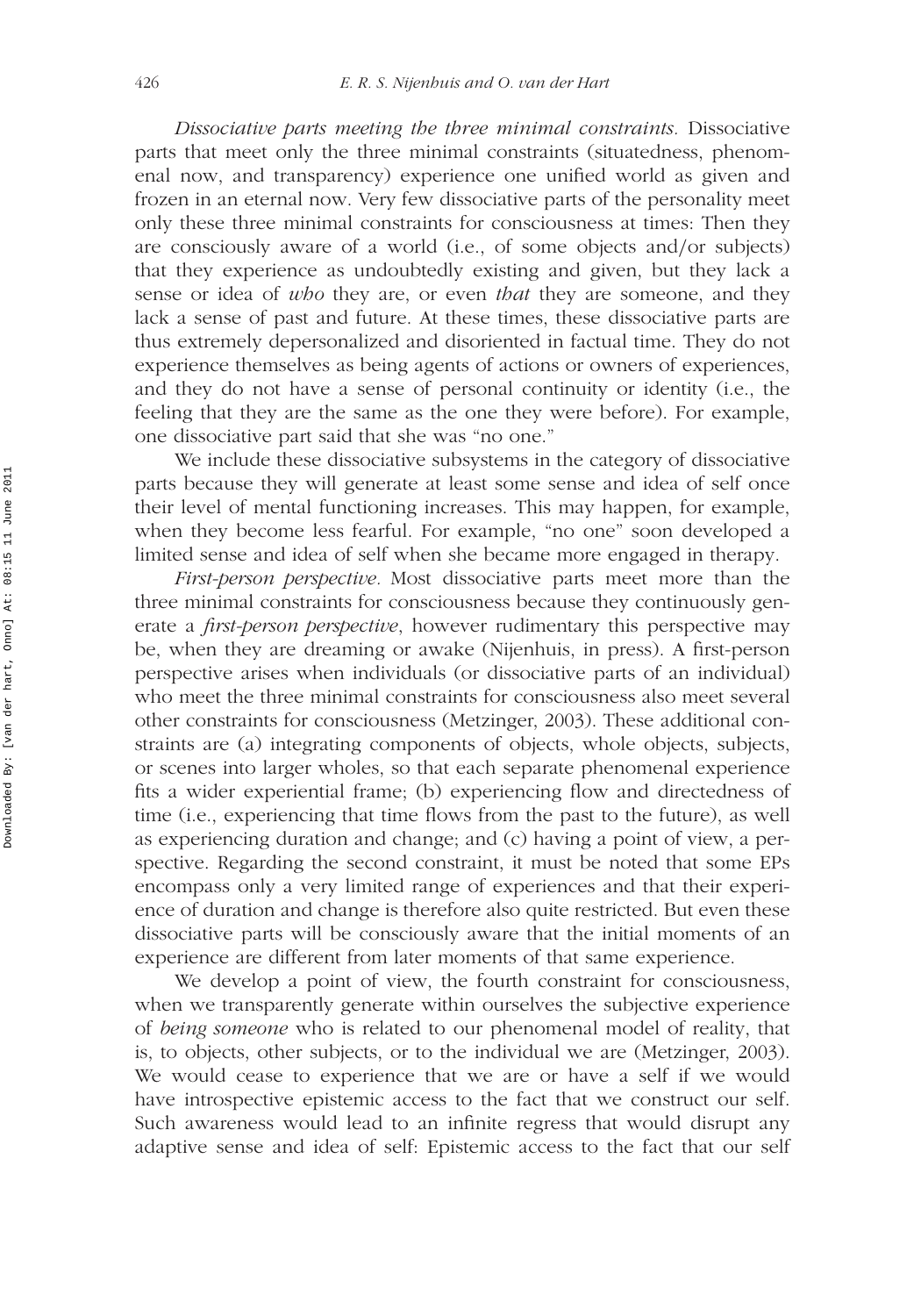is a construction would involve another self that would have that access, but then that other self would also know and experience that it is a construction, and so on. Hence, it is highly adaptive that we (i.e., the whole system we are) generate our "I," "myself," "me" in a transparent way. Self, then, is a phenomenal model that a part of the whole system that we are generates for us as the whole system (Metzinger, 2003). Our phenomenal self (model) depends on our ongoing mental action and is not a *thing*, not an independent entity or substance that could live by itself, not an unchanging center or invariant set of intrinsic properties, not a unique and indivisible unity.

To have a first-person perspective, we must integrate our phenomenal self-model with our phenomenal model of reality in a specific way. This way pertains to the fact that consciousness is intentional. That is, it is "about" something beyond itself (Thompson, 2007). Every phenomenal perception, feeling, belief, desire, and so on, has an object that it is about: the perceived, the felt, the believed, the wanted. We are always conscious *of* something. A first-person perspective thus involves a phenomenal self that is intentionally related to something else, for example, "I (a phenomenal self-model) perceive a book (an intentional object)," "I believe in God," "I am a woman," or "I am afraid."

*Self-consciousness.* Apart from the exceptions mentioned above, dissociative parts also believe, like integrated individuals, that they have or are a self, and also have a first-person perspective. For example, they say or have the feeling that they exist, they perceive an external world and embed their experiences in this world, they distinguish themselves from that perceived world, and they intentionally relate their phenomenal self to other phenomenal mental contents. Thus, they might say, "I am a child," "This hand is mine," or "I want that doll." Many dissociative parts, like integrated individuals, also have a second-person perspective regarding other individuals (e.g., "I fear that man") as well as other dissociative parts (e.g., "I despise the weak one"). Thus, in dissociative disorders, what should be a quasisecond-person perspective (e.g., "I find it hard to accept I was vulnerable as a child") becomes phenomenally a second-person perspective ("I am not that weak child, I am tough"). The phenomenal self-model of dissociative parts and the first-person perspective and included second-person perspective of these parts are neither given nor fixed and require ongoing mental action under the transparency constraint.

Phenomenal self-models and world-models can differ greatly among different individuals in terms of complexity and richness (Metzinger, 2003). These dimensions also apply to dissociative parts. Some dissociative parts' first-person and second-person perspectives are simple and limited, in others they are more complex and full, and still other dissociative parts have a most differentiated and rich—or most elaborated—first-person and second-person perspective. Furthermore, the degree to which the first-person and secondperson perspectives of different dissociative parts are dissimilar diverges.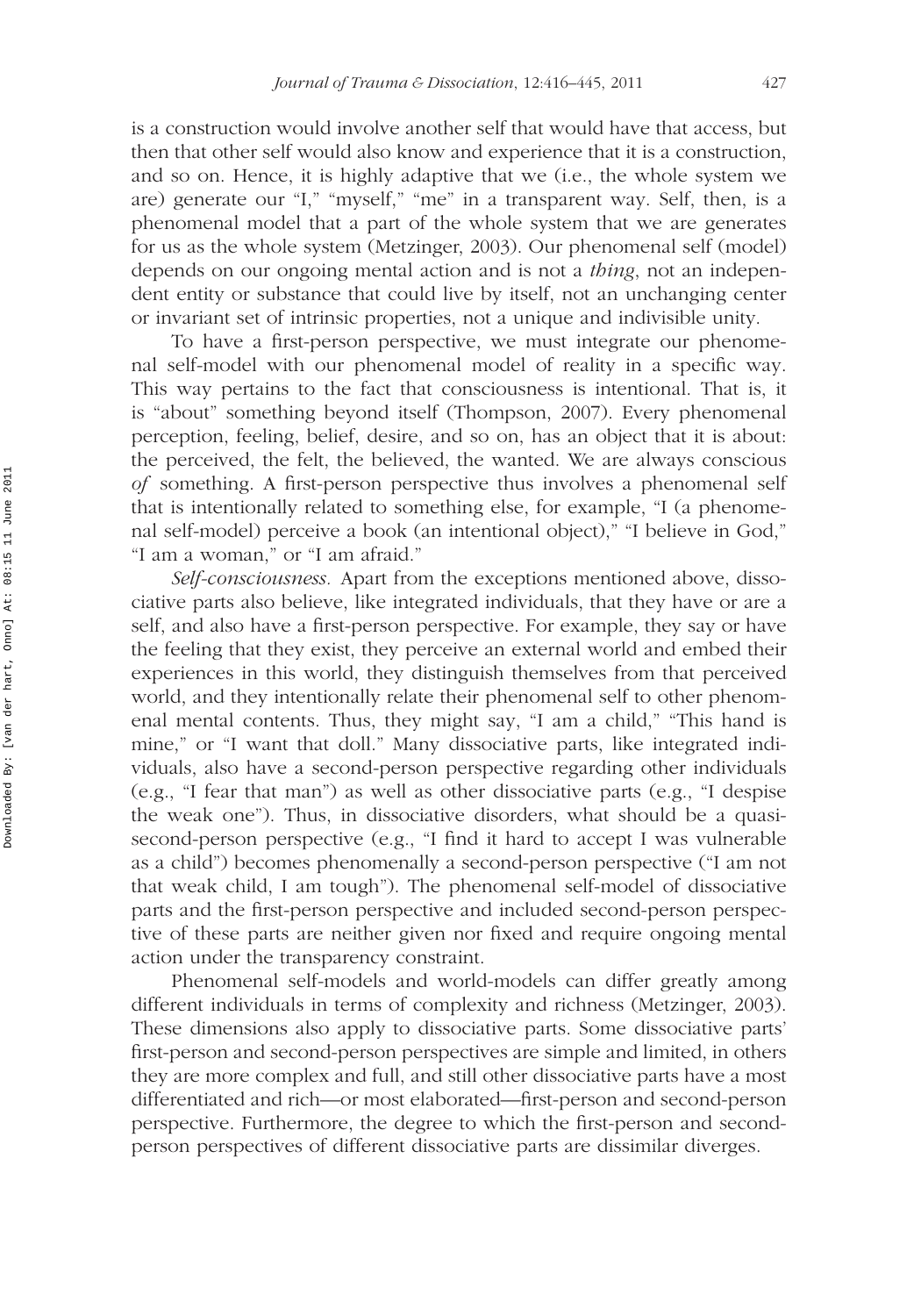Understanding that the first-person and second-person perspectives involve an individual's construction helps to appreciate that divisions of personality entail the appearance of two or more linked phenomenal selves and worlds (Nijenhuis, in press). This understanding also explains why full (re)integration of conscious and self-conscious dissociative parts implies the rapid (re)appearance of a singular first-person perspective, the swift disappearance of the different first-person perspectives that were associated with the now fully integrated dissociative parts of the personality, as well as the dissolution of the second-person perspectives that these previously existing parts had regarding other dissociative parts.

*More and less rudimentary first-person perspectives.* The generation of more than one first-person perspective is not an all-or-nothing phenomenon. The phenomenal ideas of self, world, and intentional relations of the phenomenal self to phenomenal models of objects and subjects can entail many different levels and degrees of mental action and related levels and degrees of mental content. The precise description of these different qualities (i.e., the level of the mental actions and contents that are involved in the generation of a first-person perspective) and quantities (the number of different though related mental actions and contents involved in this generation) is an important and complicated future task. This refinement will be helpful to distinguish among more and less rudimentary first-person perspectives.

The minimal difference in first-person perspectives between dissociative parts that we have in mind is captured in the words of Charlotte Delbo (1985), who survived Auschwitz. As the major daily-life part of her personality, that is, as the ANP, she formulated her first-person perspective regarding her traumatic experiences as follows:

I [ANP] have the feeling that the "self" who was in the camp [EP] isn't me, isn't the person who is here, opposite you. No, it's too unbelievable. And everything that happened to this other "self," the one from Auschwitz, doesn't touch me now, *me*, doesn't concern me. *...* (p. 13)

This ANP's first-person perspective was interrupted or influenced by another "self," that is, an EP. Having its own phenomenal self-model and worldmodel, this is a part of her that was stuck in traumatic memories and reexperienced the traumatization in nightmares:

Fortunately, in my [EP's] anguish, I cry out. The cry awakens me [ANP], and I emerge from the nightmare, exhausted *...* I become myself again, the one you know, who can speak to you of Auschwitz without showing any sign of distress or emotion *...* [ANP]. I [ANP] feel that the one who was in the camp [EP] is not me, is not the person who is here, facing you *...* (pp. 13–14)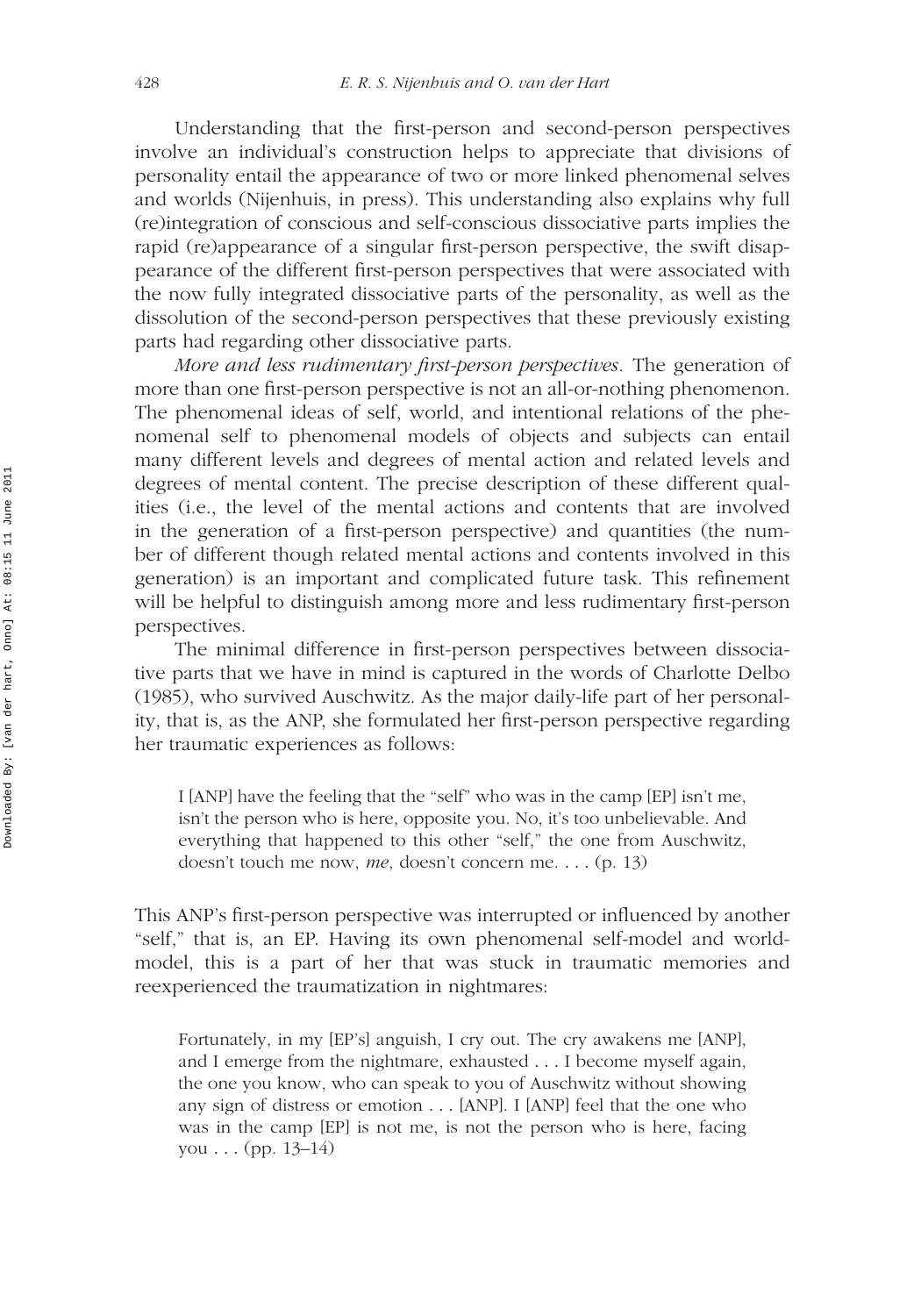These and similar shifts in the first-person perspective reflect a limited but nonetheless significant division of the personality in the context of traumatization. We have referred to this organization as primary structural dissociation (of the personality; Van der Hart et al., 2006). More complex prototypes of dissociation in trauma involve organizations of personality with one ANP and more than one EP (secondary structural dissociation) and with more than one ANP and more than one EP (tertiary structural dissociation; Van der Hart et al., 2006). Secondary structural dissociation is characteristic of complex PTSD and dissociative disorder not otherwise specified subtype 1 (American Psychiatric Association [APA], 1994). Tertiary structural dissociation marks DID.

Nonintegrated subsystems of the personality with and without a firstperson and second-person perspective entail different properties that are of theoretical, clinical, and scientific interest. For example, it is of major clinical importance to realize that it is possible to communicate with dissociative parts because they involve consciousness and self-consciousness, even when their first-person and second-person perspectives are rudimentary. Thus, dissociative parts can, at least in principle, communicate with one another and with the therapist, and enhancement of this communication is a crucial integrative component of phase-oriented treatment of dissociative disorders (International Society for the Study of Dissociation, 2005; Van der Hart et al., 2006).

*Psychobiological features.* The psychobiological features of these dissociative parts can be scientifically studied by successively activating them in an experimental context (e.g., Hermans, Nijenhuis, Van Honk, Huntjens, & Van der Hart., 2006; Reinders et al., 2003, 2006, 2008). For example, Reinders et al. (2006) found, as hypothesized, that ANPs and EPs recalling the same personal experience had statistically indistinguishable patterns of brain activity in terms of regional cerebral blood flow, indicating shared action and experience. However, parts that recalled a particular traumatizing event as a personal experience (EPs) and parts that did not recall this event or that did not recall it as a personal experience (ANPs) had very different patterns of neural activity when they listened to a description of this traumatizing event. The subjective and neural differences also existed for several psychophysiological variables. Reinders et al.'s studies provide strong evidence that there can be lack of explicit memory transfer between different types of dissociative parts regarding traumatic memories.

A related scientific interest is to compare individuals with authentic and with enacted self-conscious dissociative parts of the personality. For example, experimental studies have documented that different types of genuine selfconscious dissociative parts and simulated "dissociative parts" have different psychobiological reactions to experimental tests (e.g., Hermans et al., 2006). Another study found that mentally healthy women instructed and motivated to imitate ANPs and EPs in women with DID had very different psychobiological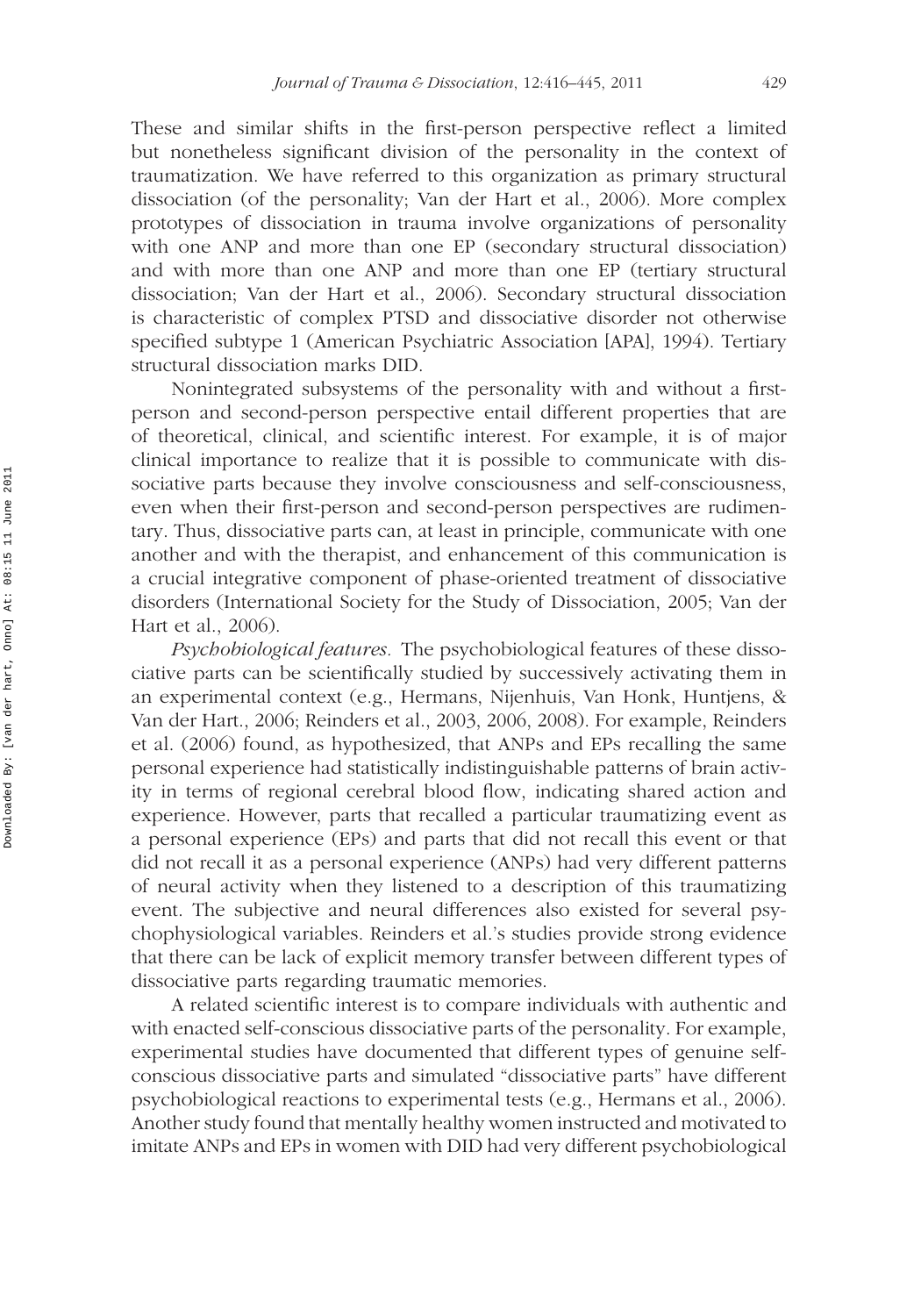response patterns to adverse memories than authentic ANPs and EPs whether the imitators were low or high fantasy prone (Reinders et al., 2008). These findings make a strong case against the belief that DID results from suggestive therapeutic interventions during which highly suggestible, fantasy-prone individuals learn to behave in ways that correspond with the therapist's idea of the disorder (cf. Lilienfeld et al., 1999).

Dissociative Parts Maintain Particular Psychobiological Boundaries That Keep Them Divided But That They Can in Principle Dissolve

Different parts maintain boundaries that keep them divided (Braude, 1995; Putnam, 1997). These boundaries depend on the mental actions of these parts, and these actions are open to change, at least in principle, so that the boundaries can become more permeable or disappear altogether. We have hypothesized that the boundaries among dissociative parts essentially relate to phobias of traumatic memories and phobias that these parts have regarding one another (Van der Hart et al., 2006).

### PERMEABLE BOUNDARIES

Dissociative parts can to a degree access or intrude upon one another's domains. This permeability can be two-sided—for example, two different parts may know each other—or one-sided. For example, one part (A) may know that another part (B) exists, but B may not be aware of A's existence. Or A may experience what B feels or does, whereas the reverse does not apply.

### Dissociative Symptoms

For conceptual clarity, it is important to distinguish between dissociation as a particular organization of personality and the symptoms that stem from this organization, that is, dissociative symptoms.

## Phenomenologically

The distinction between negative and positive symptoms, discussed below, is based on appearance, not on a principle. There is no vital difference between dissociative symptoms that manifest in the body and those that manifest "mentally." The difference is only phenomenological, hence the expressions *somatoform and psychoform dissociative symptoms*.

## Negative Dissociative Symptoms

Negative dissociative symptoms refer to apparent losses, for example, of memory, motor control, skills, and somatosensory awareness. Negative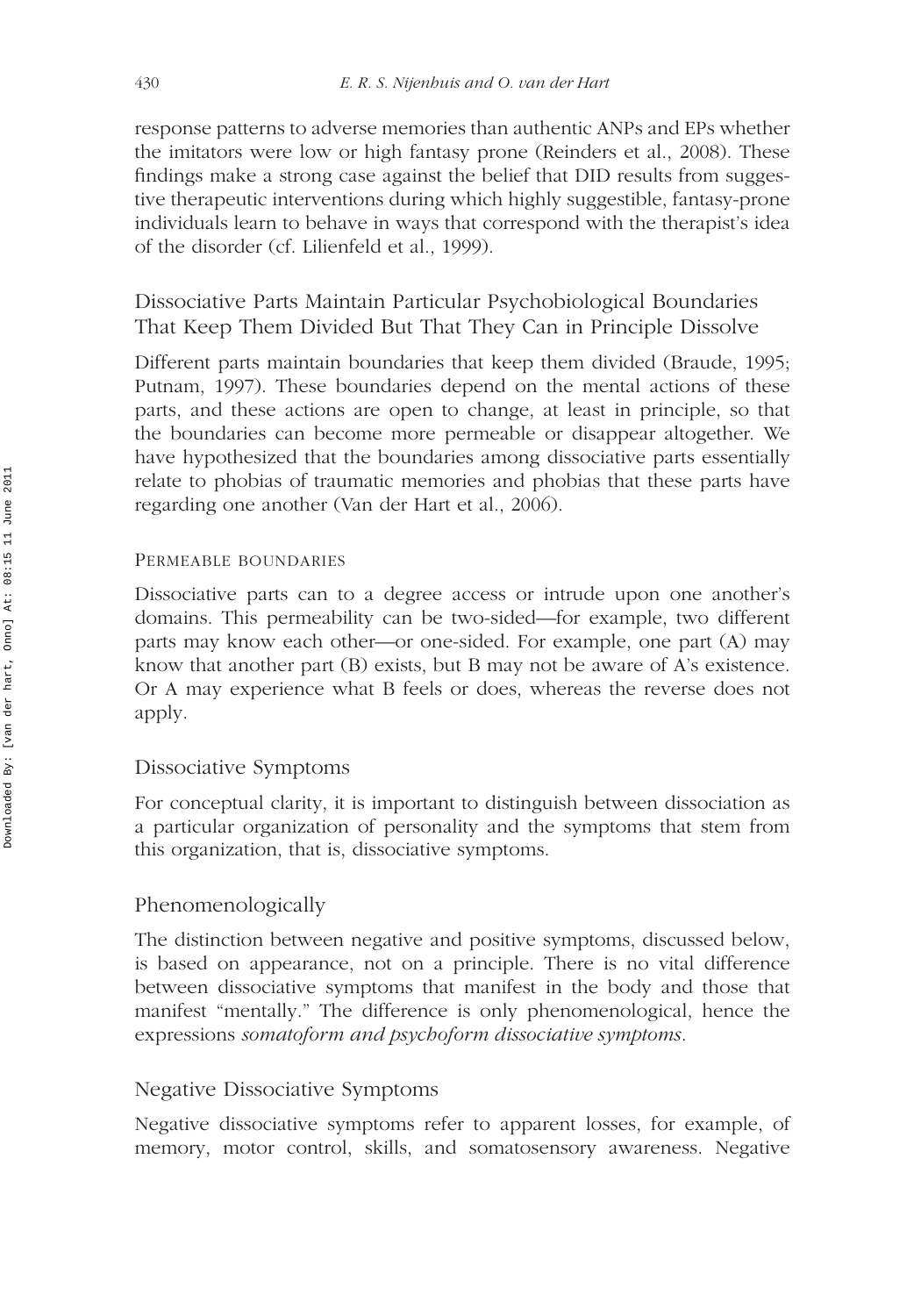psychoform dissociative symptoms, among others, include dissociative amnesia and dissociative loss of affect and will. Negative somatoform dissociative symptoms, among others, involve dissociative analgesia, anesthesia, and loss of motor control, such as dissociative aphonia. In this negativity, some phenomena seem to be lacking that should be present. But the loss is not absolute: For a negative symptom to be dissociative, whatever experience of function is missing for one dissociative part should be available to another dissociative part (Janet, 1911*/*1983; Nijenhuis, 2004; Van der Hart et al., 2006).

#### Positive Dissociative Symptoms

Positive dissociative symptoms involve ideas, reactions, and functions of one dissociative part that intermittently intrude upon one or more other dissociative parts. The symptoms, among others, include dissociative flashbacks and full reexperiencing of traumatizing events, as well as intruding voices, thoughts, movements, and emotional or physical feelings, including pain, that stem from other dissociative parts. Such intrusions are very common in dissociative disorders (Dell, 2006).

In sum, to resolve current conceptual confusion, we propose that dissociation in the context of traumatization is best limited to a division of the personality into at least two dissociative parts that generate (or can generate) at least a rudimentary first-person perspective. As a consequence, the category of dissociative symptoms is limited to the manifestations of these dissociative parts.

### LIMITATIONS OF OTHER DEFINITIONS OF DISSOCIATION IN TRAUMA

In the literature, a host of other definitions of dissociation in trauma have been proposed. (Several of these definitions also pertain to dissociation in other contexts, such as hypnosis and mediumship. This is briefly addressed in the Discussion and Conclusions.) Examining a sample of other definitions of dissociation in trauma, we argue that, in our view, each of them is wanting in some regard. We start with a definition that, in its simplicity, represents a common misunderstanding in the field (Cardeña, 1994; DePrince & Freyd, 2007; Steele et al., 2009; Van der Hart et al., 2006).

### Dissociation Regarded as Narrowed Consciousness

Some authors conceptualize dissociation as "narrowed consciousness" (e.g., Hovens, 2007, p. 98). However, dissociative parts and many dissociative symptoms, such as hearing voices and other intrusions, cannot be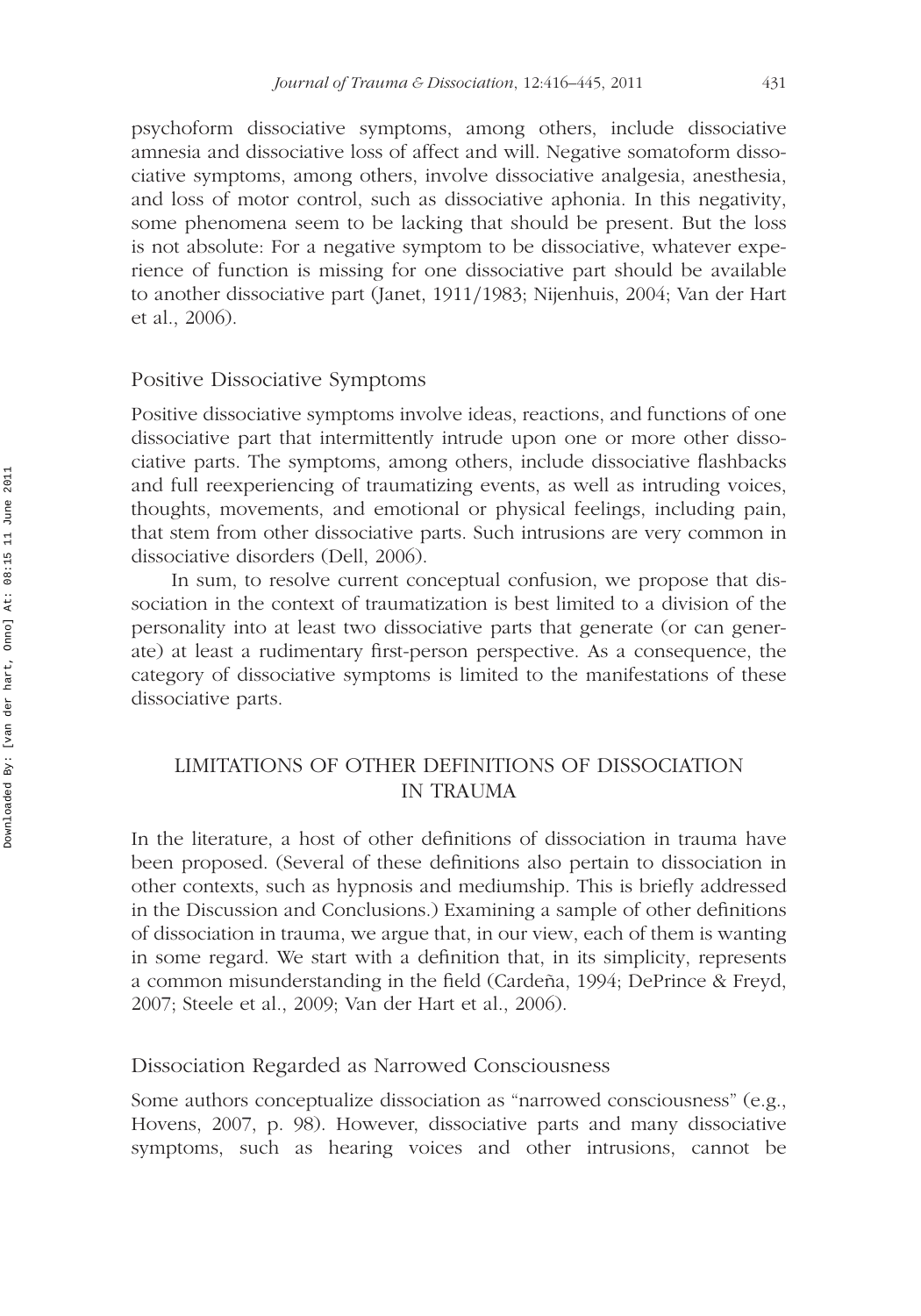satisfactorily described or explained in terms of narrowed consciousness. Furthermore, these authors have not defined or operationalized the construct of consciousness, so it remains unclear *what* exactly would be "narrowed." There are at least 11 different constraints on consciousness (Metzinger, 2003), each of which can involve its own kind of psychopathology (Nijenhuis, in press). Also, the definition does not state how "narrowed consciousness" differs from attention. Attention by definition involves sustained phenomenal perception of a *selection* of stimuli or events. Furthermore, excessive and maladaptive selective perception is a major feature of many mental disorders. It would be curious to consider such a ubiquitous phenomenon as the essential feature of one particular group of mental disorders, that is, dissociative disorders, while the existence of dissociative parts and its symptomatic consequences are overlooked.

### Dissociation Regarded as Alterations of Consciousness

Patients with dissociative disorders generally experience a wide range of alterations in consciousness, that is, different degrees and forms of being awake (cf. Natsoulas, 1983). For example, they may be disoriented in time or not centered in their body. They may misperceive the intensity of stimuli; engage in maladaptive images or trance states (i.e., altered states of consciousness rendering a subject hypersuggestible; Udolf, 1981); and confuse what is intersubjectively real, less real, or not real at all (Van der Hart et al., 2006). Several authors consider these and other alterations in consciousness, described as absorption, altered time sense, spaciness, daydreaming, imaginative involvement, trance-like behavior, derealization, and certain hallucinations, to be "normal dissociative" phenomena (e.g., Bernstein & Putnam, 1986; Butler, 2004). These phenomena are thus conceptualized as residing on a continuum, with "normal dissociation" at one end and "pathological dissociation" (i.e., symptoms that typically manifest from a division of the personality; e.g., identity alteration, dissociative amnesia) at the other end.

There are at least three major problems of this view. First, none of the alterations of consciousness that are listed as "normal dissociation" necessarily derive from a dissociative organization of the personality, and these alterations therefore belong to a different conceptual category. Grouping symptoms that do and do not specifically involve manifestations of dissociative parts of the personality together thus generates an overgeneral category. The dissociative symptoms as we define them are specific to mental disorders that involve a division of the personality, such as DID, dissociative disorder not otherwise specified–1, dissociative disorder not otherwise specified–4 (and probably most cases of –3 and –5 but probably not  $-6$  and certainly not  $-2$ ), and PTSD (for a description of the mental disorders involved, see Van der Hart et al., 2006; Van der Hart & Nijenhuis,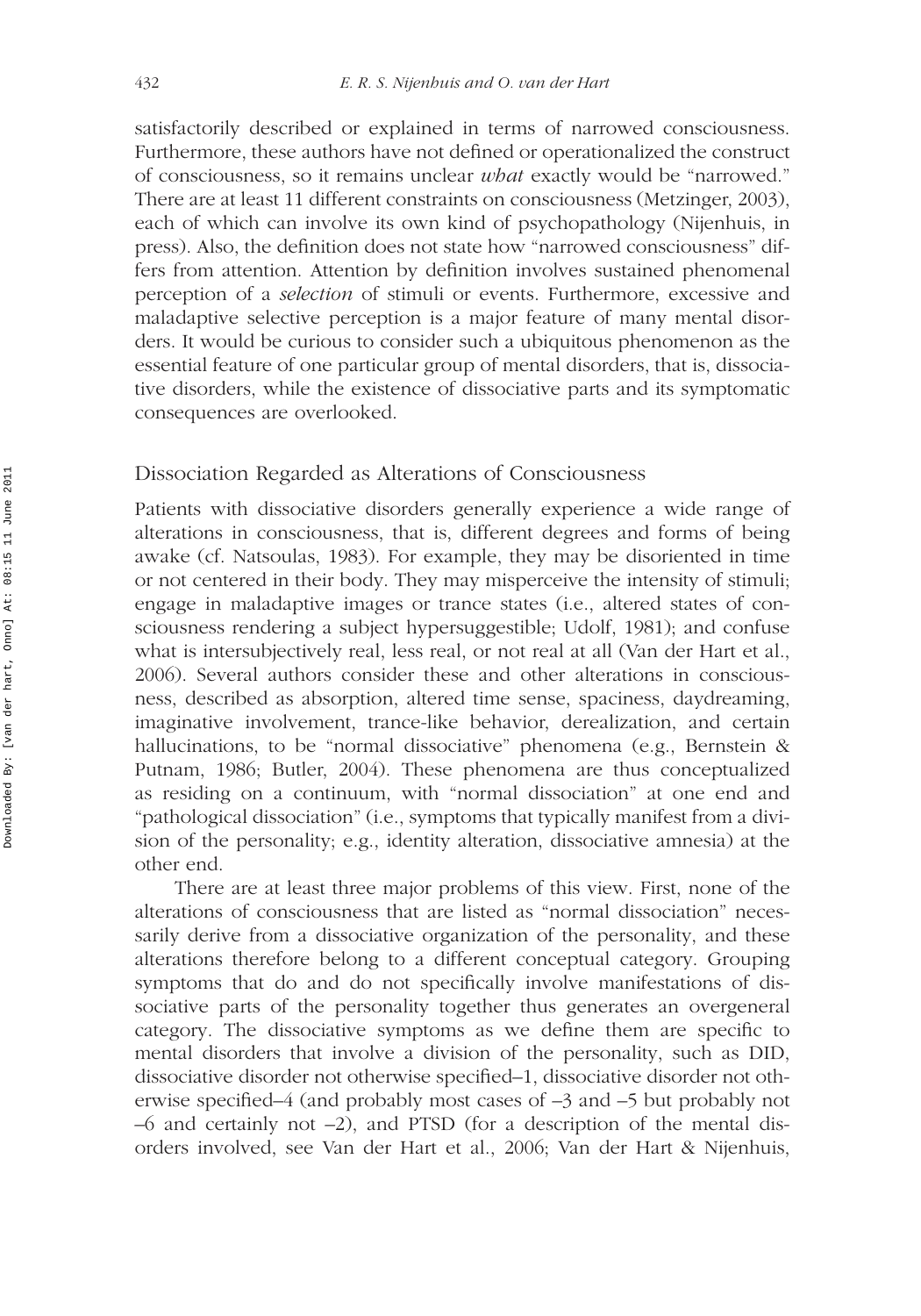2008). Other alterations of consciousness, such as absorption, are *sensitive but not specific* for this group of mental disorders. Second, listing alterations in consciousness as instances of "*normal* dissociation" is inconsistent with the fact that these phenomena can reach pathological proportions (Van der Hart et al., 2004).

Third, the fact that manifestations of dissociation of the personality positively correlate with measures of absorption, imaginative involvement, and other manifestations of "normal dissociation" has been used to argue that these kinds of altered consciousness belong to the domain of dissociative symptoms (Dalenberg & Paulson, 2009). However, manifestations of a dissociation of personality are also moderately to strongly correlated with several other kinds of psychopathology, and high correlations between phenomena do not logically imply that these phenomena belong to the same class. For example, the very strong correlation between eyesight and hearing does not imply that there is no major difference between these faculties. Dalenberg and Paulson (2009) feel that excluding the phenomena of "normal dissociation" from the domain of dissociation would lead clinicians to overlook these "symptoms." However, clinical and scientific progress is often enhanced by theoretical and empirical distinctions, not hampered. Thus, we propose a careful distinction between dissociation of personality and its symptoms and other forms of altered consciousness. We also favor clear distinctions between different kinds of alterations of consciousness that do not specifically relate to the existence of dissociative parts of the personality (Nijenhuis, in press; Steele et al., 2009; Van der Hart et al., 2006).

### Disruption in Usually Integrated Functions

The *Diagnostic and Statistical Manual of Mental Disorders* (4th ed.) defines the essential feature of dissociative disorders as "a disruption in the usually integrated functions of consciousness, memory, identity, or perception of the environment" (APA, 1994, p. 477). It is curious that the definition does not address the functions of motor control and sensation, even though these are equally fundamental to an individual's integrated functioning. Furthermore, it does not include a reference to the notion that these functions are organized in dissociative subsystems of the personality.

### Coexistence of Separate Mental Systems

One of the definitions that Cardeña (1994) proposed is dissociation "as the coexistence of separate mental systems that should be integrated in the person's consciousness, memory, or identity" (p. 19). This definition adequately includes the notion of dissociative systems rather than dissociative states. However, Cardeña's definition lacks the notion of personality as a whole system. Furthermore, the definition lacks constraints on the concept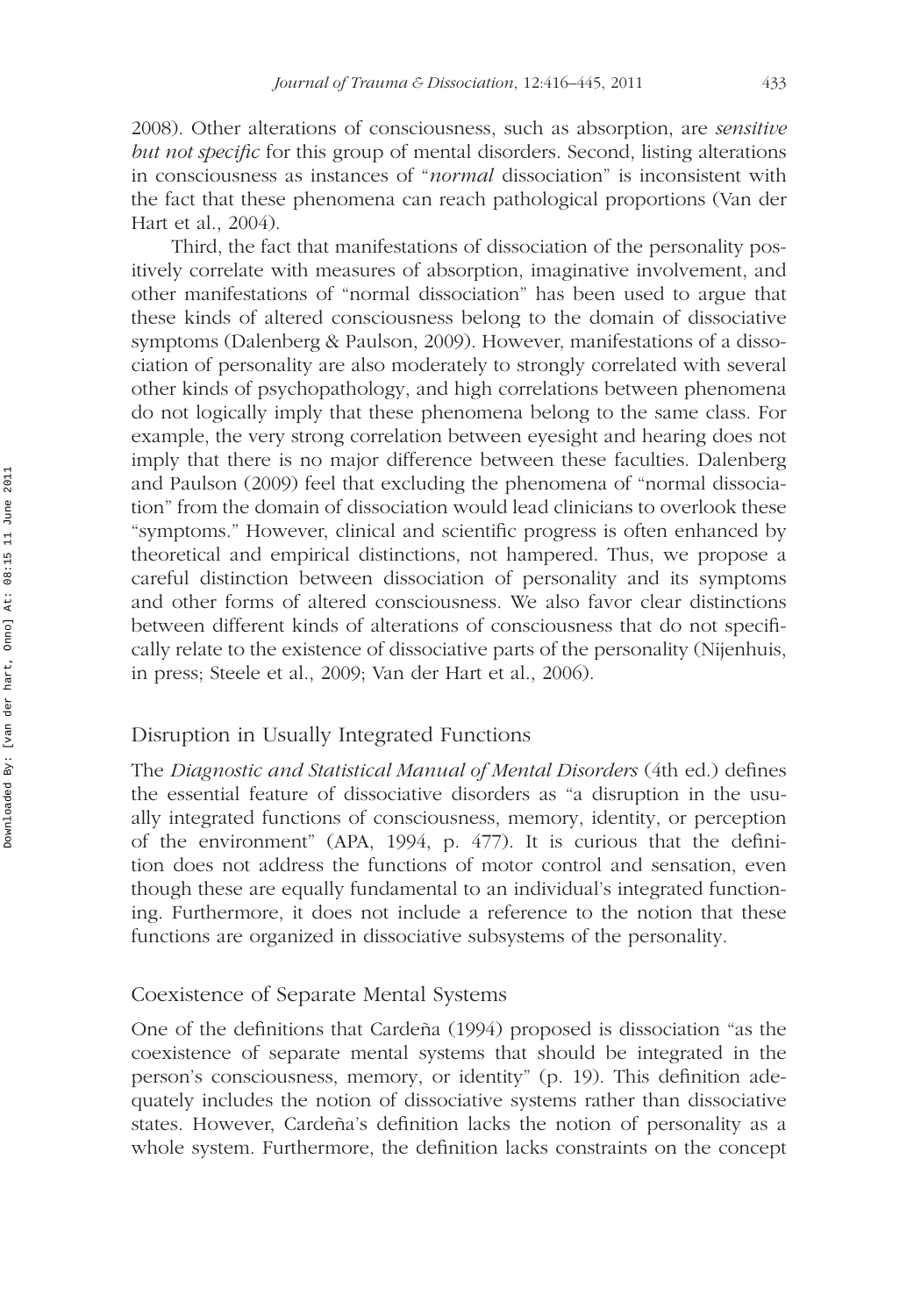of dissociative systems, and the separateness of these dissociative systems seems to be overemphasized.

### Detachment and Compartmentalization

Cardeña (1994), Holmes et al. (2005), and Brown (2006) joined other critics in stating that the dissociation concept has been overextended to encompass almost any alteration in consciousness. Cardeña suggested that dissociation should not be applied to ordinary instances of less-than-full engagement with one's surroundings, experiences, and actions but should be restricted to "qualitative departures from one's ordinary modes of experiencing, wherein an unusual disconnection or disengagement from the self and*/*or the surroundings occurs as a central aspect of experience" (p. 23). Following Cardeña, Holmes et al., Brown, and colleagues proposed a model of dissociation that includes two distinct categories of "dissociative" phenomena labeled *detachment* and *compartmentalization*.

*Detachment.* Holmes et al. (2005) defined *detachment* as "an altered state of consciousness characterized by a sense of separation (or "detachment") from aspects of everyday experience" (p. 5). Brown (2006) listed different detachment phenomena, such as the individual's emotional experience (as in emotional numbing), sense of self (as in some depersonalization phenomena), body (as in out-of-body phenomena), or the world around (as in derealization). He furthermore referred to phenomenological descriptions such as "being spaced out," "disconnected," "unreal," or "in a dream"; a sense of being an outside observer of one's body; and perceptions of the outside world as flat, lifeless, and "strange," as noted by a number of previous authors. Such experiences are commonly experienced during or immediately after potentially traumatizing events and have been subsumed under the label of *peritraumatic dissociation* (e.g., Marmar, Weiss, & Metzler, 1998; for a critique, see Van der Hart et al., 2008). Brown added that many individuals report mild and transient detachment experiences during periods of fatigue, intoxication, or stress. Detachment phenomena can be arranged on a continuum of increased distress and disability, ranging from mild and nonpathological experiences of detachment to extremely disabling symptoms, such as those seen in depersonalization disorder. We comment on this view below.

*Compartmentalization.* The other category that Holmes et al. (2005) and Brown (2006) distinguished is called *compartmentalization*, a term introduced by Spiegel and Cardeña (1991; see also Cardeña, 1994) who referred to dissociation "as involving at least momentarily unbridgeable compartmentalization of experiences" (p. 367). Following these authors, Holmes et al. defined *compartmentalization* as follows: (a) The phenomenon involves a deficit in the ability to deliberately control processes or actions that would normally be amenable to such control; (b) the deficit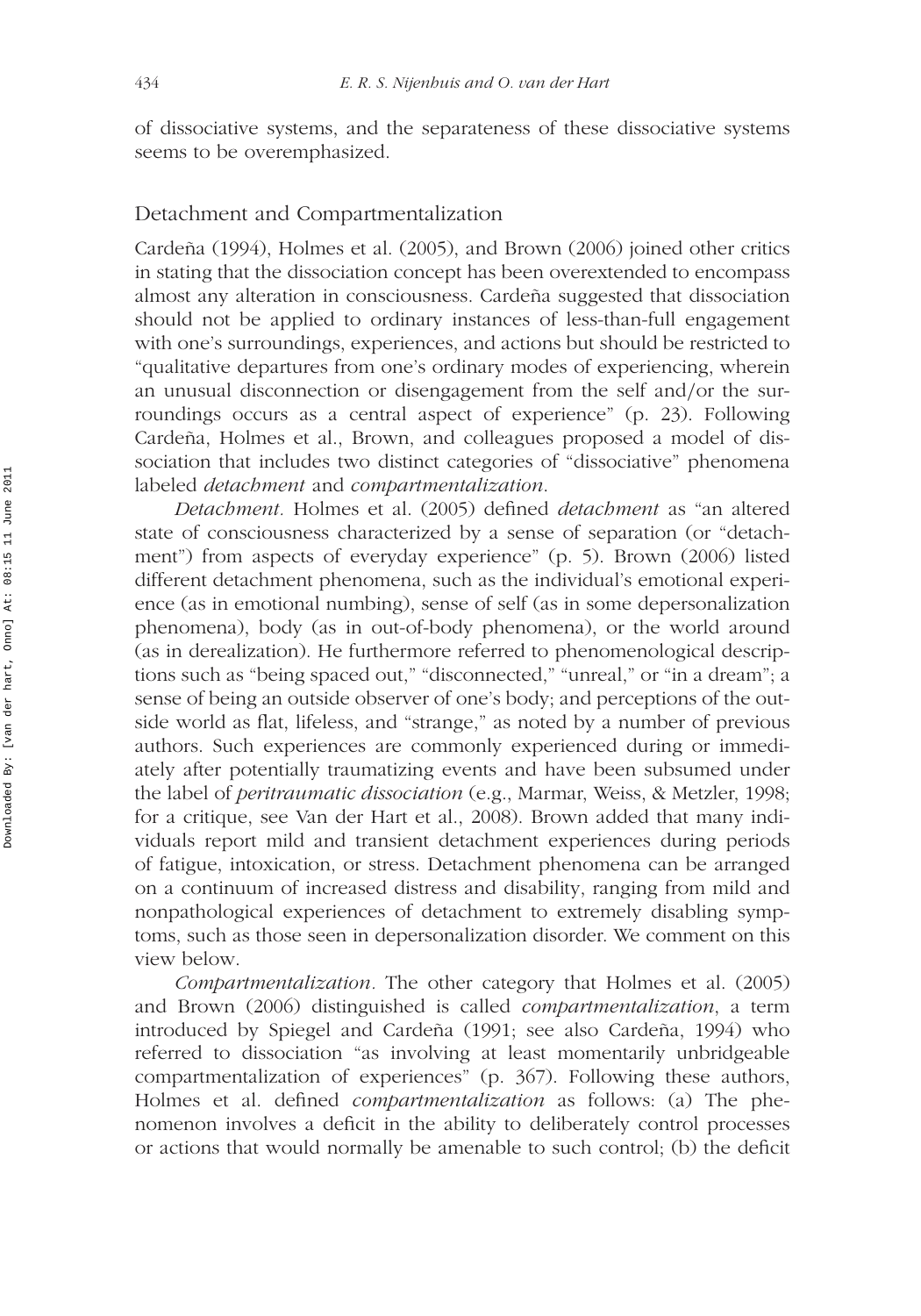cannot be overcome by an act of will; (c) the deficit is reversible, at least in principle; and (d) it can be shown that the apparently disrupted functions are operating normally and continue to influence cognition, emotion, and action.

*Comments.* We concur with Holmes et al. (2005) and Brown (2006) that the phenomena of detachment and compartmentalization are different. However, it is confusing to include conceptually and empirically different phenomena under one generic label (i.e., *dissociation*). Also, the term *compartmentalization* is not the best label to refer to a division of personality because it suggests less permeable boundaries among dissociative parts of the personality than those found in clinical practice and experimental research and than those Cardeña, Spiegel, and Holmes et al. have in mind.

Holmes et al.'s and Brown's four criteria of compartmentalization above are in line with but in part different from our definition of dissociation. A problem of Holmes et al.'s and Brown's criteria is that they miss the constraints that enable us to distinguish dissociative subsystems of the personality in dissociative disorders from other insufficiently integrated subsystems of the personality. As hinted at before, insufficient integration of the personality is a most general feature of psychopathology. It has long been recognized that any psychopathological "symptom is the expression of disorganization of a certain integration level of a functional system" (Farina, Ceccarelli, & Di Giannantonio, 2005, p. 289).

According to Brown (2006), compartmentalization can pertain to a lack of integration between two cognitive structures, the primary and the secondary attentional systems (PAS and SAS, respectively) but can also occur within the SAS. For our current purposes, it suffices to say that the PAS does not involve self-consciousness, whereas the SAS does.

In Brown's (2006) view, DID involves compartmentalization within the SAS and implies the existence of two or more compartments that include their own sense and idea of self. Less complex dissociative disorders would involve a lack of integration between the PAS and the SAS (Brown, 2006). Patients with these disorders would therefore entertain a singular firstperson perspective. However, patients with dissociative disorders that are less complex than DID can also include two or more different conscious and self-conscious dissociative parts (e.g., APA, 1994; Boon & Draijer, 1993; Dell, 2009; Nijenhuis, in press; Steinberg, 1995; Van der Hart et al., 2006; Van der Hart, Van Dijke, Van Son, & Steele, 2000).

Thus, Holmes et al.'s and Brown's "compartmentalization of processes" is overly general, and Brown's distinction between compartments with selfawareness (i.e., compartmentalization within the SAS) and between one compartment with (SAS) and one without (PAS) self-awareness does not seem to hold. Spiegel and Cardeña's phrase "compartmentalization of experiences" is more specific and closer to our definition, because experiences imply consciousness, and usually self-consciousness as well. Exceptions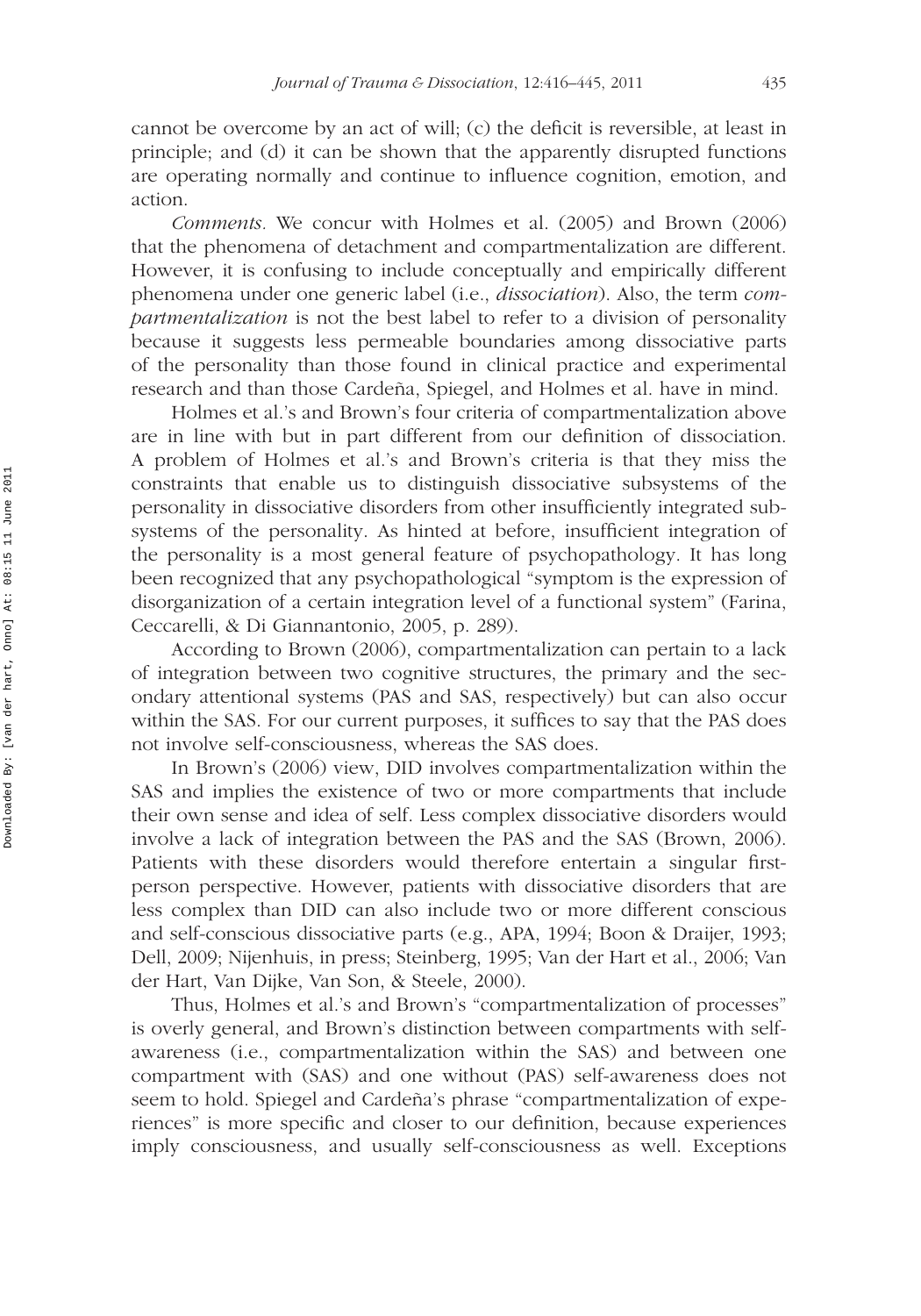aside, an experience is *someone's* experience. It should be emphasized, however, that more is compartmentalized than experiences. For example, as we already indicated, ANPs and EPs involve different psychobiological profiles.

A final problem of the distinction between "detachment" and "compartmentalization" is that there are alterations of consciousness that do not fit this categorization well. For example, the simple twofold categorization does not seem to accommodate the undue focus on a very limited number of perceptions that are not caused by mental detachment. Similarly, it does not capture confusions between fantasies and hallucinations on the one hand and generally shared perceptions of "reality" on the other. Such distinctions require a fine-grained catalogue of constraints on consciousness.

### Dell's Five Kinds of Dissociation

Trying to come to terms with the elusive concept of dissociation, Dell (2009) has pinpointed a set of different phenomena and mental disorders that would be dissociative, that is, dissociation-potentiated repression, intrusions from dissociated structures, evolution-prepared dissociation, depersonalization disorder, type II normal dissociation, and conversion disorder. Each of these different phenomena and disorders requires recognition and study, but do they constitute one category?

In Dell's (2009) view, all dissociative experiences involve "unexpected, involuntary intrusions into one's conscious functioning" (p. 806). These automatisms are caused by a failure to keep mental and behavioral actions and their implied contents out of conscious awareness. It is hard to see why negative symptoms such as dissociative amnesia and depersonalization, as well as successfully repressed mental contents, would be automatisms (i.e., positive symptoms). In fact, negative dissociative symptoms are the *reverse* of positive dissociative symptoms (e.g., intrusions) and usually go together (Janet, 1911*/*1983; Nijenhuis, 2004; Van der Hart et al., 2006).

*Dissociation-potentiated repression.* It is also hard to see why dissociation-potentiated repression (whether or not repression exists is not under discussion here) would be dissociation. *Repression*, described as "a motivated mental effort to escape discomfort by pushing uncomfortable realities out of conscious awareness" (Dell, 2009, p. 808) is, according to Dell, potentiated by a "high level of dissociative ability" (p. 808). This statement pushes the conceptual and definitional problem back to defining dissociative ability, which Dell does not do. In our view, dissociative ability involves an individual's ability to divide the personality in two or more insufficiently integrated, hence dissociated, parts, each with, at a minimum, his or her own first-person perspective. Repression can be understood as the successful removal of particular mental contents from *any* first-person perspective (leaving them in some kind of dynamic unconscious condition). In this light,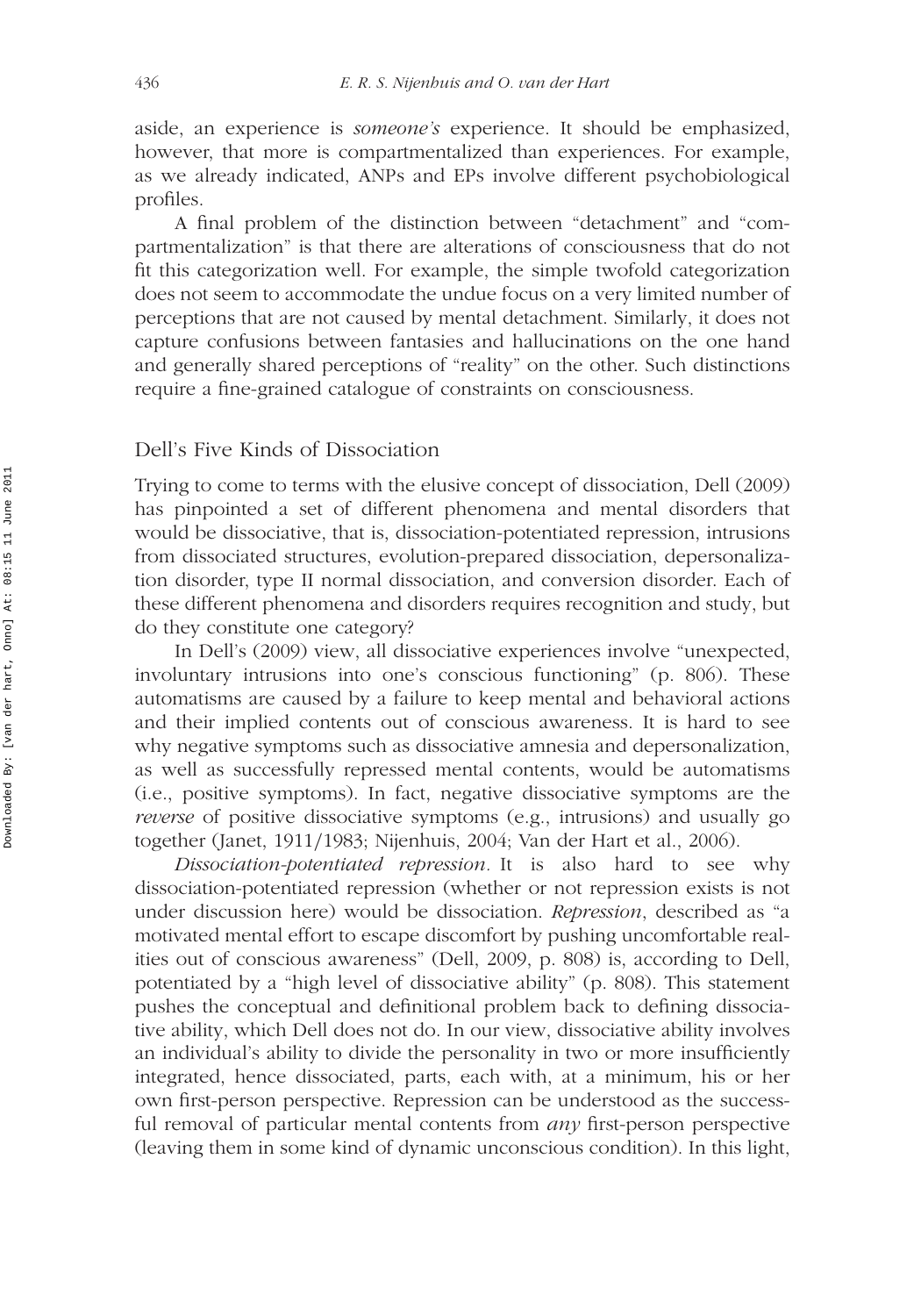it seems apt to say that repression requires an ability for repression whereas dissociation requires a dissociative ability.

However, Dell (2009) states that routine repression "may be transformed by the mechanism of dissociation into a full-blown splitting-off" (p. 808). This would happen when the individual is motivated to repress uncomfortable realities (a *sine qua non* for repression to occur) and has a high dissociative ability. Assuming that repression exists, it makes sense to say that in individuals with a high ability for repression but a low ability for dissociation, painful realities vanish from their singular first-person perspective when their repression is successful. It also makes sense to say that in individuals with sufficient dissociative ability, at least one dissociative part mentally avoids becoming (fully) consciously aware of the painful knowledge and experiences associated with at least one other dissociative part. But what is hard to understand is that an ability for dissociation would potentiate repression. We have suggested that many dissociative parts mentally avoid becoming consciously aware of one another but *realize* one another's existence in at least some regard. This avoidance can involve different actions, such as a lowering of the level of consciousness (e.g., engaging in trance-like and dream-like states, and avoidance of the mental action of full realization), retraction of the field of consciousness (e.g., excessive focusing on work and turning attention away from voices), self-mutilation generating endogenous opioids, and substance (ab)use (Van der Hart et al., 2006).

*Intrusions from dissociated structures.* Dell believes that dissociationpotentiated repression produces dissociated structures, that is, structures that we refer to as dissociative subsystems or dissociative parts of the personality. In his view, dissociated structures hold unaccepted or disowned aspects of life, the self, and significant others. There are several conceptual problems with this proposal. One problem was described above and concerns the question of why an ability for dissociation—rather than an ability for repression–would potentiate repression rather than a division of personality.

Another concern is that Dell limits dissociative structures to what we have called EPs. His statement that "[d]issociated structures are experienced by the person as operating with considerable autonomy" (Dell, 2009, p. 808) details that a dissociative individual is an experiencing, consciously aware person *plus* one or more dissociated structures. But in a divided system, insufficiently integrated structures are of logical necessity *all* dissociative parts of that whole system. Consistent with this, research has documented that these "persons," which other authors have referred to as "normal consciousness," are not psychobiologically "normal" (e.g., Reinders et al., 2003, 2006; Sar, Unal, & Ozturk, 2007): Their normality is apparent, hence our term *apparently normal parts of the personality* (ANPs). It must also be realized that ANPs can intrude upon EPs and also other ANPs when they have evolved as much as EPs can intrude upon ANPs or other EPs.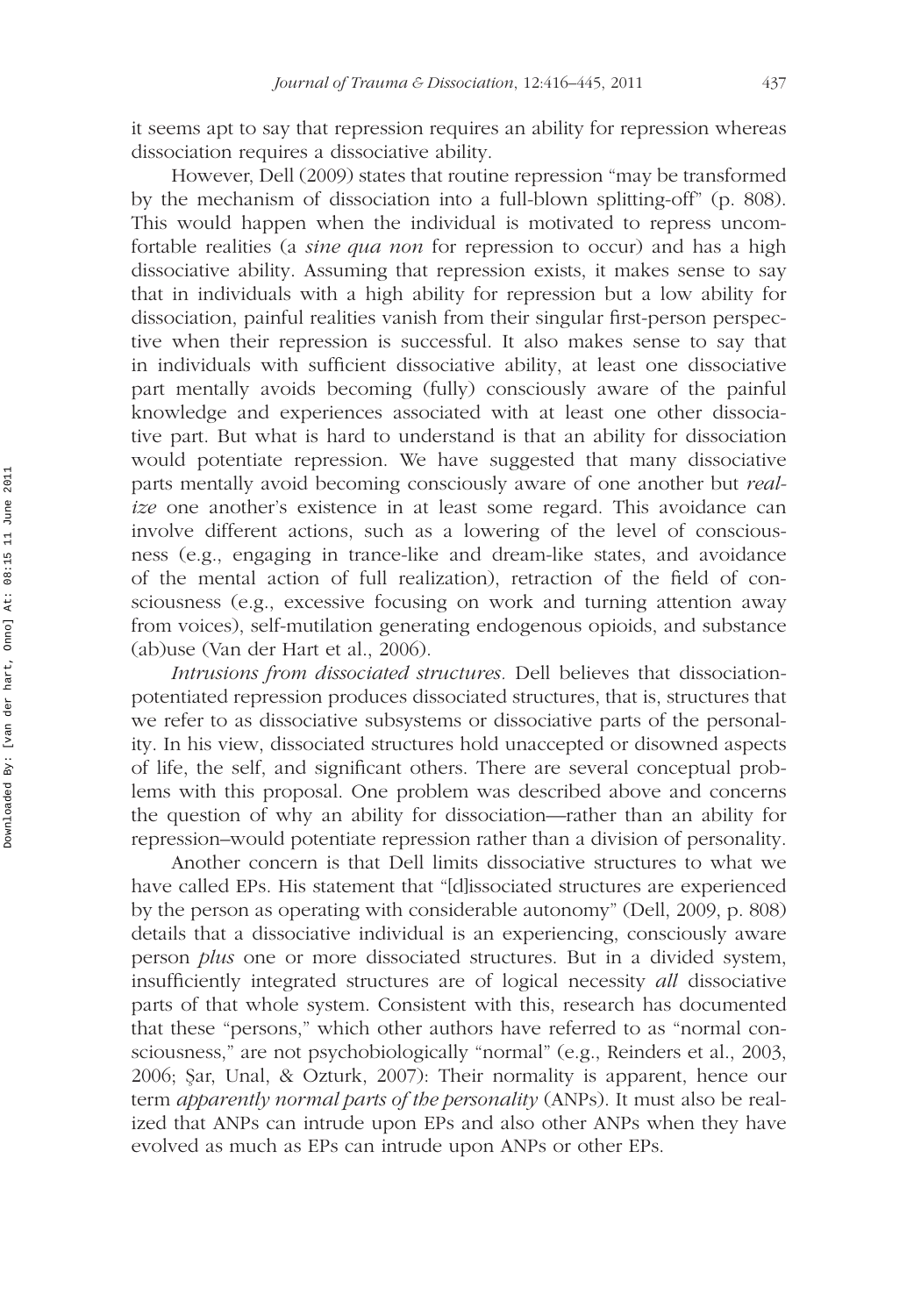Another concern is the idea that the person (i.e., the ANP) pushes unwanted realities out of conscious awareness. This idea is confusing because an EP has at least his or her own first-person perspective. Thus, in dissociation nothing is removed from conscious awareness. Rather, there is a division of two or more different dissociative parts, each with, at a minimum, its own first-person perspective.

A final concern is that Dell, although acknowledging that the ANP does not accept and integrate the EP's first-person perspective, seems to overlook the fact that the same goes for EPs vis-à-vis ANP(s) and other EPs. For example, an EP of a patient with three children said, "I don't have children and I don't have a mother." In Dell's Freud-inspired vocabulary, EPs thus push subjectively unacceptable realities out of their conscious awareness as much as ANPs do. Each dissociative part tries to avoid actions that would result in knowing and experiencing, that is, integrating other dissociative parts completely or in at least some crucial regard.

*Evolution-prepared dissociation.* Dell claims that what he calls "evolution-prepared dissociation" does not pertain to repression but to *suppression*, a term he leaves undefined. This proposed kind of dissociation pertains to immediate suppression of fear and other emotions, altered information processing, and immediate execution of nonreflective actions that facilitate survival and that, Dell claims, instantly end when the danger is past.

It is certainly true that total submission to a predator (i.e., playing dead) is associated with limited experienced negative affect and a low level of consciousness and that some EPs engage in this animal defensive reaction pattern when feeling threatened. But why would playing dead in itself be a kind of dissociation? Some EPs engage in playing dead when confronted with real or perceived threat, but playing dead in itself is an animal defensive response including, among others, a low level of consciousness that can happen in individuals whose personalities do not encompass dissociative parts. As remarked above, a lowering of the level of consciousness is a different phenomenon than the existence of two or more dissociative parts of the personality and is therefore better not described as a dissociative phenomenon. Another problem of Dell's position is that the involved animal defensive reactions sometimes persist when the danger is past. These reactions, whether in EPs or in nondissociative individuals, do not immediately end when the danger is past but can linger for some time or can become fixed for years through classical conditioning.

The concepts of repression and suppression are used and defined in psychiatry and psychology in various ways. Although they are sometimes used as synonyms, repression is often seen as an unconscious mental action and suppression as a conscious one. It is very doubtful that animal defensive reactions such as total submission involve suppression (i.e., conscious mental avoidance) of emotional and physical feelings and that mental avoidance among dissociative parts (Dell's dissociation-potentiated repression) needs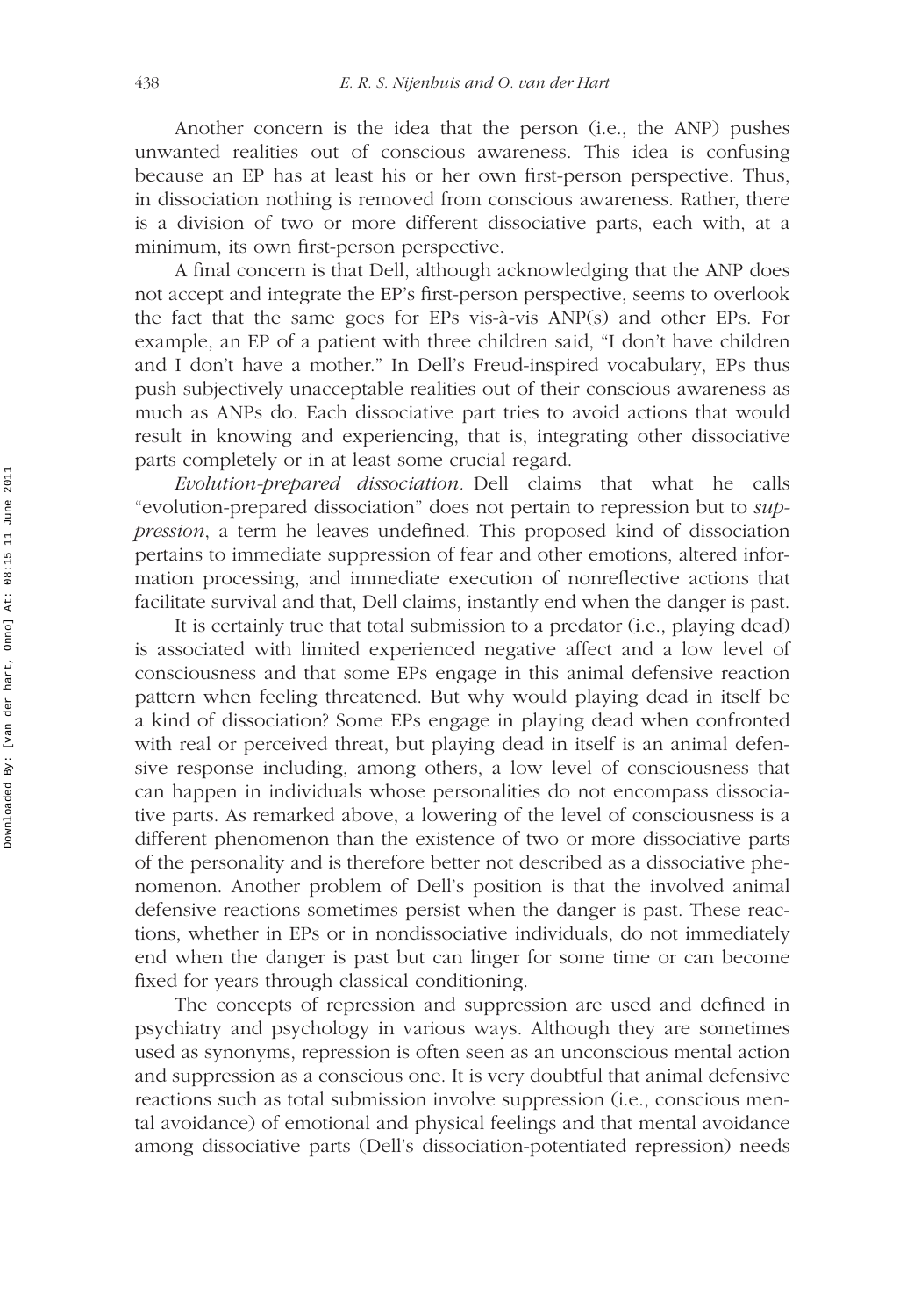to be an unconscious mental action. Clinically speaking, it is evident that dissociative parts (also) engage in conscious mental action to avoid or escape from one another.

*Depersonalization disorder.* This disorder is about chronic subjective (emotional and bodily) detachment from the self and sometimes also from the world. As discussed before, subjective detachment is a different phenomenon than dissociation of the personality and is better not referred to as a form of dissociation to avoid confusion of tongues. Depersonalization disorder can but need not involve dissociative parts.

*Type II normal dissociation and conversion disorder.* Type II normal dissociation is believed to involve voluntary, positively valued automatisms that can only be achieved by individuals with a special dissociative ability. Dell includes in this category (a) evolutionary-prepared, survival-oriented dissociation; (b) hypnotic performance; (c) psychologically healthy forms of possession; (d) creative automatisms; and (e) transcendent experiences. However, including a variety of different phenomena in the domain of dissociation is not helpful.

Defining conversion symptoms as unconscious self-hypnotic negations of bodily or mental functions, Dell regards conversion disorder as a separate form of dissociation and more specifically as the pathological form of type II normal dissociation. This position raises many concerns as well. For example, it is unclear why the pathological form of type II normal dissociation would be conversion disorder, if only because type II normal dissociation pertains to an indistinct class of phenomena. It is also unclear why the current *Diagnostic and Statistical Manual of Mental Disorders* (4th ed.) dissociative disorders would not also be a pathological form of type II normal dissociation. Still another concern is that conversion symptoms may not involve unconscious causes. For example, an EP may consciously decide to move the body in a certain way. The ANP may not understand why her leg kicks, but the kicking EP knows.

Many authors continue to use the terms *conversion symptoms* and *conversion disorders* uncritically despite major theoretical, conceptual, and empirical objections that have been raised against this terminology (e.g., Brown, Cardeña, Nijenhuis, Sar, & Van der Hart, 2007; Nijenhuis, 2004; Van der Hart et al., 2006). Many authors have described and documented the dissociative nature of these symptoms and disorders (e.g., Brown et al., 2007; Janet, 1907; McDougall, 1926; Nijenhuis, 2004). In empirical studies, for example, very high correlations between psychoform and somatoform dissociative symptoms have been found in different diagnostic groups, and somatoform dissociative symptoms are highly predictive of dissociative disorders not otherwise specified and DID. Thus, our definition of dissociation in trauma describes dissociative symptoms that manifest in somatoform symptoms as positive and negative somatoform dissociative symptoms.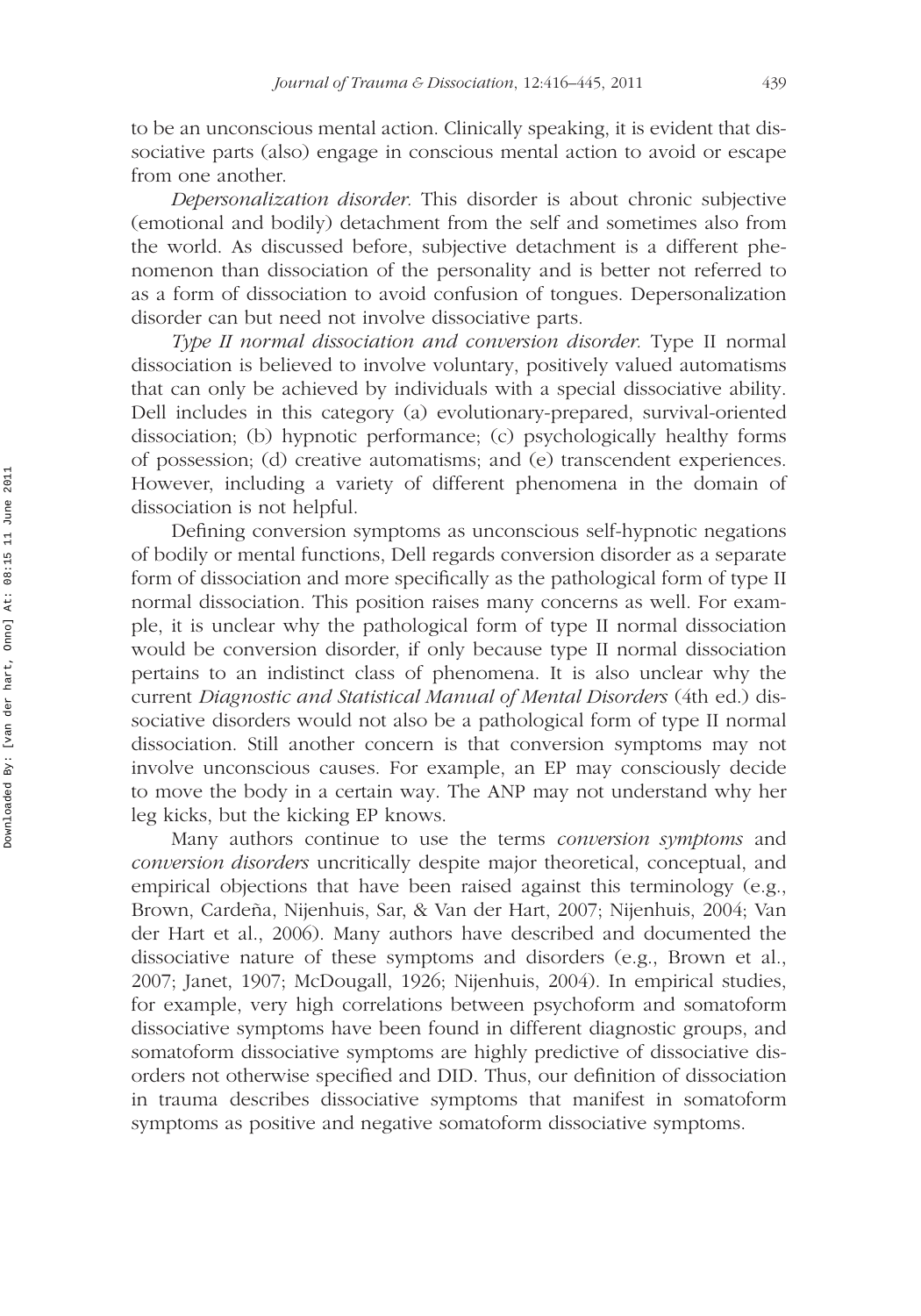### DISCUSSION AND CONCLUSIONS

The value of scientific and clinical concepts relates to their specificity. Thus, the concept and definition of dissociation should not be so broad that a huge group of psychopathological symptoms would count as dissociative. However, neither should they be so narrow that phenomena that are best understood as dissociative would not be included in the category.

### Strengths of the Proposed Conceptualization and Definition of Dissociation

There are two crucial differences between our definition of dissociation in trauma and other definitions of the concept. One difference is the constraint that dissociation pertains to a division of personality and, immediately related to this, that dissociative symptoms are manifestations of the existence of two or more dissociative parts of the personality. The other difference involves the constraint that activated dissociative parts of the personality engage in actions that, among other things, generate their own, unique consciousness of self and world and, when combined, consciousness of self-in-the-world. This consciousness of self-in-the-world constitutes the dissociative parts' first-person perspective. When dissociative parts also entertain a perspective regarding themselves, which many do, they also have a quasi-second-person perspective. They tend to have a perspective regarding other dissociative parts and other individuals, that is, a second-person perspective, as well.

In our view, conceptualizing and thus defining dissociation in this way has major benefits. One advantage is that it involves clear distinctions between dissociation as an organization of personality; dissociation as defense; dissociation as pathology; and dissociative symptoms, psychoform and somatoform and negative and positive. These distinctions can guide clinical practice and empirical research and more generally the discussion regarding dissociation in the literature. Furthermore, clear distinctions between dissociative symptoms and other alterations of consciousness guide a better understanding of each of these related but different phenomena and their causes and correlates.

Another advantage of our conceptualization and definition of dissociation is that it involves a clear delimitation of the category of nonintegrated or not fully integrated subsystems within the personality that count as dissociative parts of the personality. Constraining the category of dissociative parts to subsystems capable of actions that generate consciousness and self-consciousness provides much needed specificity of the concept of dissociation and, in its wake, equally needed constraints on the symptoms that count as dissociative symptoms.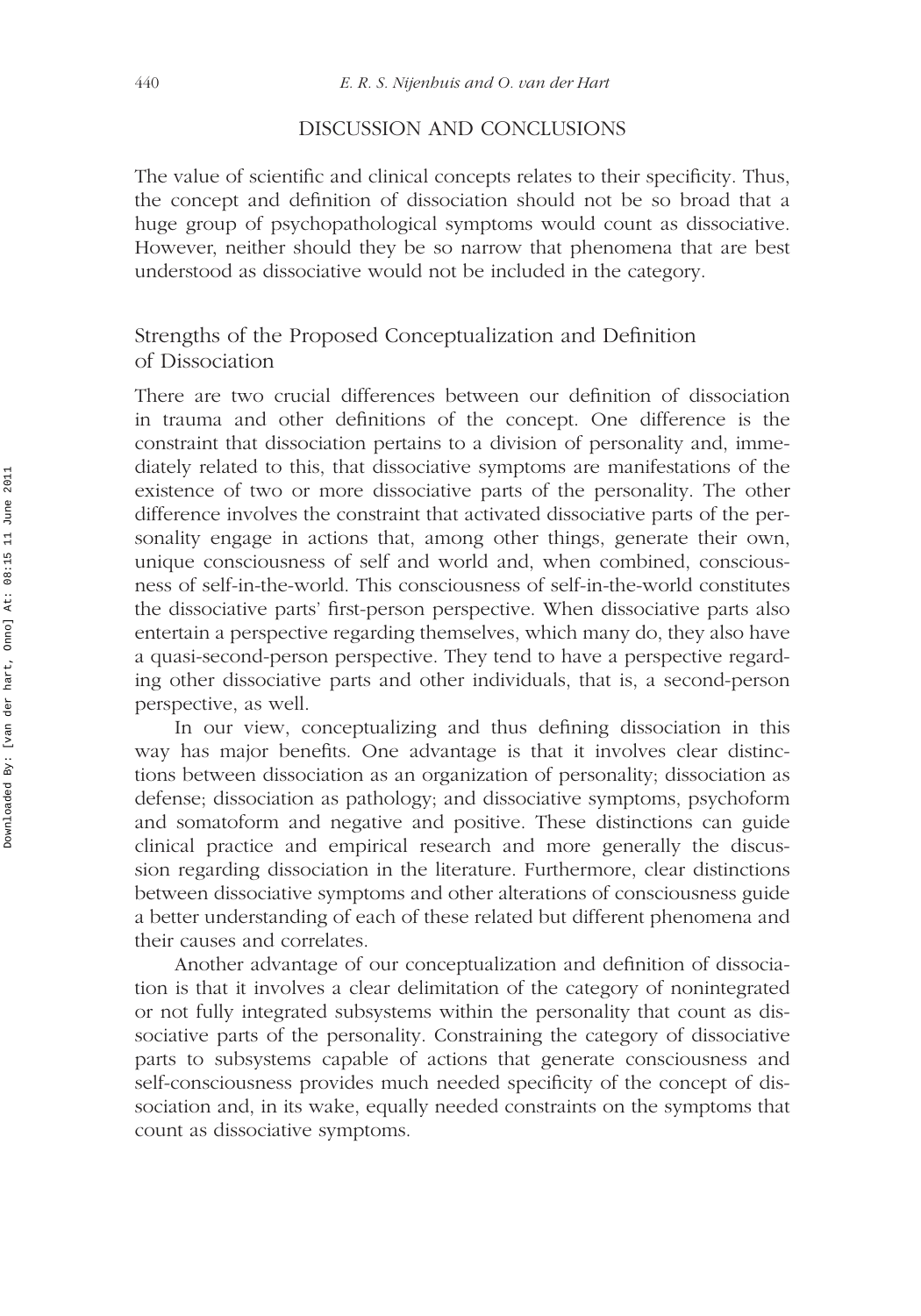### Dissociation in Hypnosis and Mediumship

Our definition of dissociation pertains to a division of the personality in the context of trauma. We are aware that this division may also occur in hypnosis and mediumship, that several other definitions of dissociation also address these other contexts, and that there are some indications that dissociation in these other contexts is also best understood as a division of personality. For example, Hilgard's well-known "hidden observer," as found in some highly hypnotizable subjects, involves a dissociative part of the personality that is endowed with consciousness and self-consciousness, but the phenomenon is disputed (e.g., Kihlstrom, 1998; Kirsch & Lynn, 1998). Mediumship may involve conscious and self-conscious dissociative parts of the personality (Braude, 1995). However, dissociation in mediums is in several regards different from dissociation in DID (Moreira-Almeida, Neto, & Cardeña, 2008). The possible involvement of consciousness and self-consciousness in dissociated controls in hypnosis and in dissociative parts in mediumship needs to be examined in more detail before a conclusive general definition of dissociation can be formulated.

In this contribution, we have thus focused only on dissociation in trauma. Difficult as the definition of a construct can be, it is required for theoretical advancements, classification, the formulation of clear and effective approaches to treatment, the development of sophisticated measurement instruments, as well as the design and interpretation of scientific studies. The definition of dissociation in trauma and dissociation in other contexts is no exception.

#### **REFERENCES**

- Allport, G. W. (1961). *Pattern and growth in personality*. New York, NY: Holt, Rinehart & Winston.
- American Psychiatric Association. (1994). *Diagnostic and statistical manual of mental disorders* (4th ed.). Washington, DC: Author.
- Bernstein, E. M., & Putnam, F. W. (1986). Development, reliability, and validity of a dissociation scale. *Journal of Nervous and Mental Disease, 174*, 727–735.
- Boon, S., & Draijer, N. (1993). *Multiple personality disorder in The Netherlands: A study on reliability and validity of the diagnosis*. Amsterdam, The Netherlands: Swets & Zeitlinger.
- Braude, S. E. (1995). *First person plural: Multiple personality and philosophy of mind* (Rev. ed.). Lanham, MD: Rowman & Littlefield.
- Brewin, C. R., Andrews, B., & Valentine, J. D. (2000). Meta-analysis of risk factors for posttraumatic stress disorder in trauma-exposed adults. *Journal of Consulting and Clinical Psychology, 68*, 748–766.
- Brown, R. J. (2006). Different types of "dissociation" have different psychological mechanisms. *Journal of Trauma & Dissociation, 7*(4), 7–28.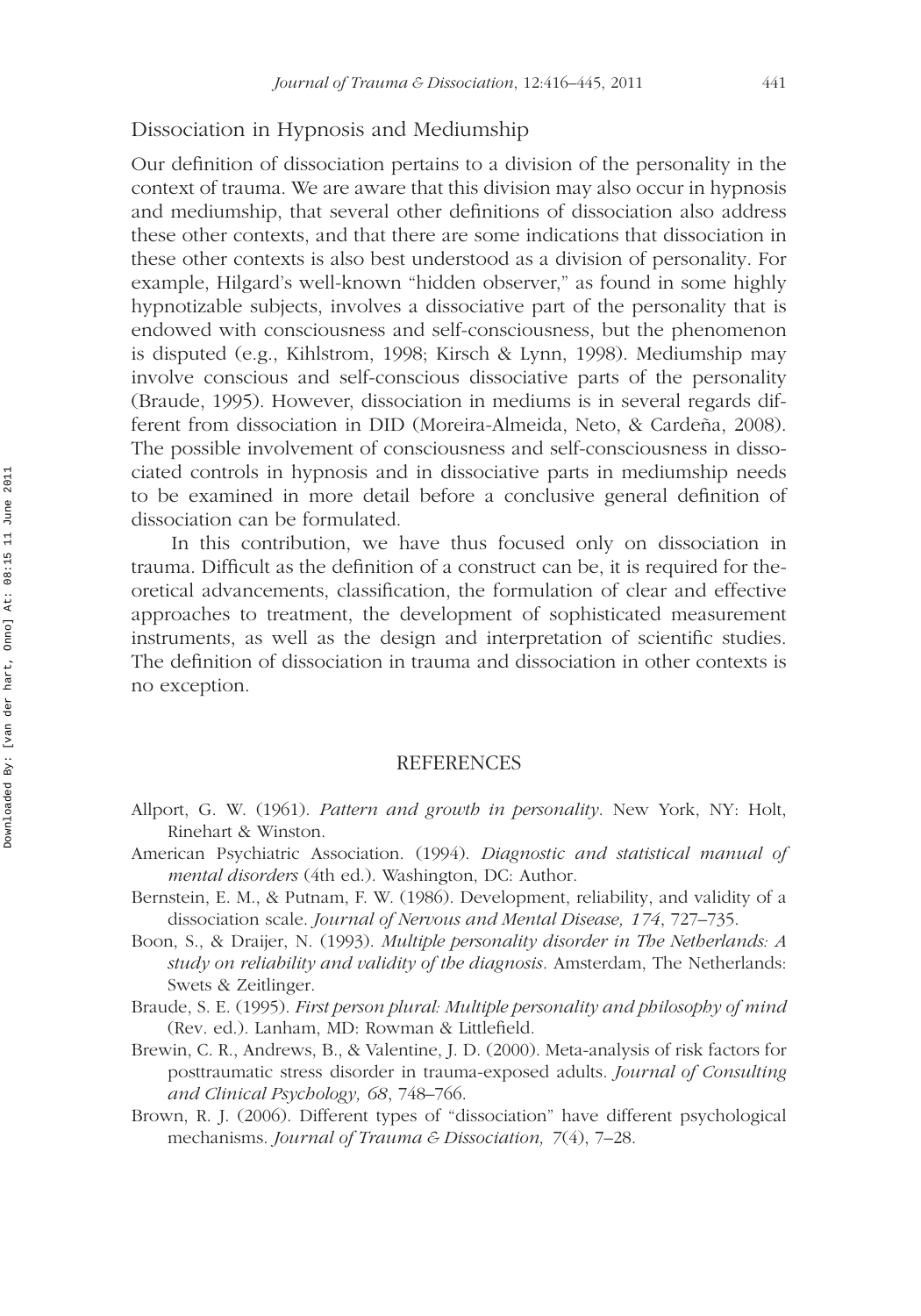- Brown, R., Cardeña, E., Nijenhuis, E., Sar, V., & Van der Hart, O. (2007). Should conversion disorder be reclassified as a dissociative disorder in *DSM–V*? *Psychosomatics, 48*, 369–378.
- Butler, L. D. (2004). Editorial: The dissociation of everyday life. *Journal of Trauma & Dissociation, 5*(1), 1–11.
- Cardeña, E. (1994). The domain of dissociation. In S. J. Lynn & J. W. Rhue (Eds.), *Dissociation: Clinical and theoretical aspects* (pp. 5–31). New York, NY: Guilford Press.
- Dalenberg, C., & Paulson, K. (2009). The case for the study of "normal" dissociation processes. In P. F. Dell & J. A. O'Neil (Eds.), *Dissociation and the dissociative disorders:* DSM–IV *and beyond* (pp. 145–154). New York, NY: Routledge.
- Delbo, C. (1985). *La mémoire et les jours* [Days and memory]. Paris, France: Berg International.
- Dell, P. F. (2006). A new model of dissociative identity disorder. *Psychiatric Clinics of North America, 29*, 1–26.
- Dell, P. F. (2009). Understanding dissociation. In P. F. Dell & J. A. O'Neil (Eds.), *Dissociation and the dissociative disorders:* DSM–IV *and beyond* (pp. 709–826). New York, NY: Routledge.
- DePrince, A. P., & Freyd, J. J. (2007). Trauma-induced dissociation. In M. J. Friedman, T. M. Keane, & P. A. Resick (Eds.), *Handbook of PTSD: Science and practice* (pp. 135–150). New York, NY: Guilford Press.
- Diseth, T. H. (2006). Dissociation following traumatic medical treatment procedures in childhood: A longitudinal follow-up. *Developmental Psychopathology, 18*, 233–251.
- Dorahy, M. J., & Huntjens, R. (2007). Memory and attentional processes in dissociative identity disorder: A review of the empirical literature. In E. Vermetten, M. J. Dorahy, & D. Spiegel (Eds.), *Traumatic dissociation: Neurobiology and treatment* (pp. 55–75). Arlington, VA: American Psychiatric.
- Dutra, L., Bureau, J. F., Holmes, B., Lyubchik, A., & Lyons-Ruth, K. (2009). Quality of early care and childhood trauma: A prospective study of developmental pathways to dissociation. *Journal of Nervous and Mental Disease, 197*, 383–390.
- Edelman, G. M. (1992). *Bright air, brilliant fire: On the matter of mind*. New York, NY: Basic Books.
- Edelman, G. M., & Tononi, G. (2000). *A universe of consciousness: How matter becomes imagination*. New York, NY: Basic Books.
- Elzinga, B. M., Phaf, R. H., Ardon, A. M., & Van Dyck, R. (2003). Directed forgetting between, but not within, dissociative personality states. *Journal of Abnormal Psychology, 112*, 237–243.
- Farina, B., Ceccarelli, M., & Di Giannantonio, M. (2005). Henri Ey's neojacksonism and the psychopathology of the disintegrated mind. *Psychopathology, 38*, 285–290.
- Gallagher, S., & Zahavi, D. (2008). *The phenomenal mind: An introduction to philosophy of mind and cognitive science*. New York, NY: Routledge.
- Hermans, E. J., Nijenhuis, E. R. S., Van Honk, J., Huntjens, R., & Van der Hart, O. (2006). State dependent attentional bias for facial threat in dissociative identity disorder. *Psychiatry Research, 141*, 233–236.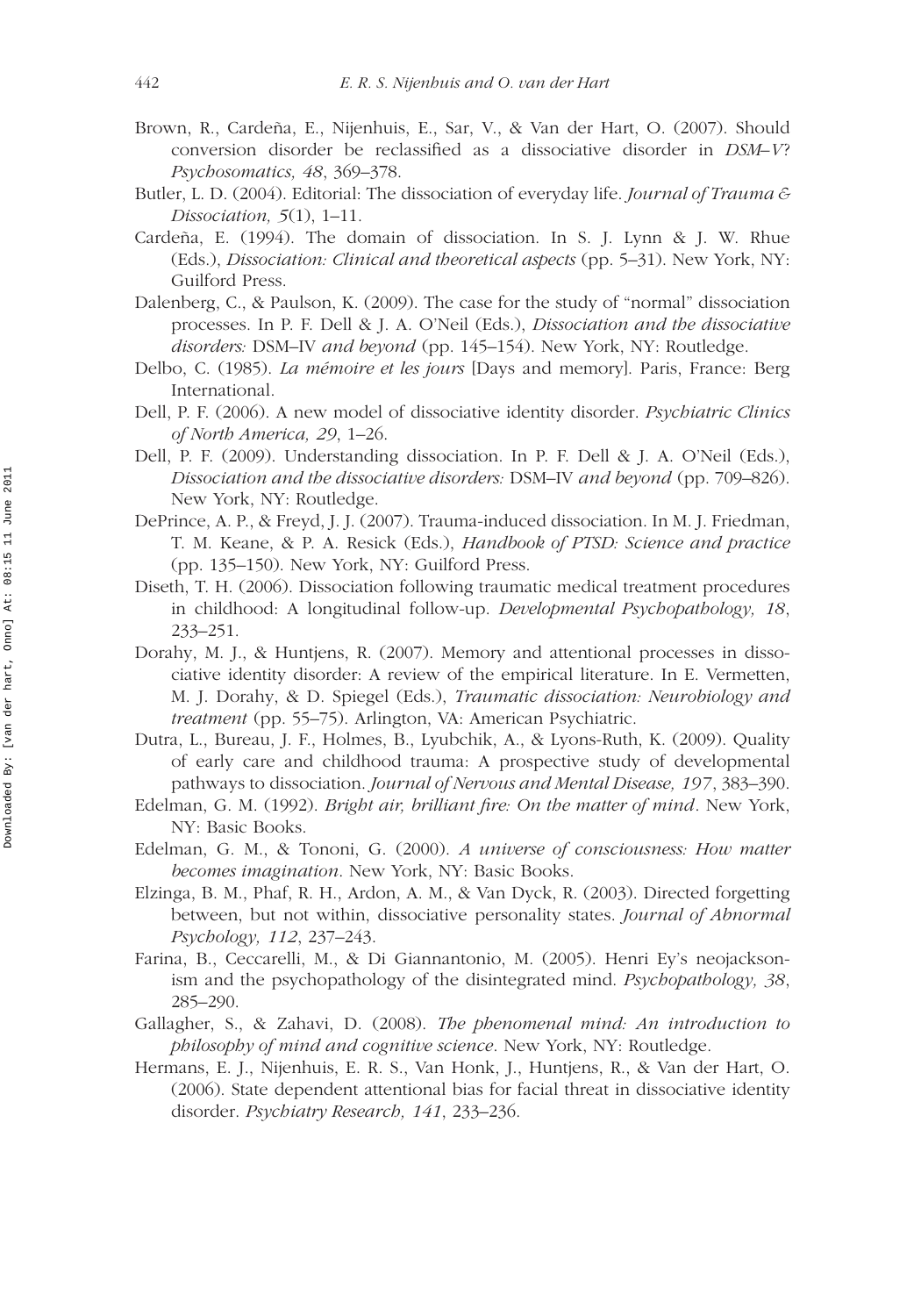- Holmes, E. A., Brown, R. J., Mansell, W., Fearon, R. P., Hunter, E. C., Frasquilho, F., & Oakley, D. A. (2005). Are there two qualitatively distinct forms of dissociation? A review and some clinical implications. *Clinical Psychology Review, 25*, 1–23.
- Hovens, H. (2007). Psychopathologische gevolgen van trauma en comorbiditeit [Psychopathological sequelae of trauma and comorbidity]. In P. G. H. Aarts & W. D. Visser (Eds.), *Trauma: Diagnostiek en behandeling* [Trauma: Diagnostics and treatment] (2nd Rev. ed., pp. 91–105). Houten, The Netherlands: Bohn Stafleu Van Loghum.
- International Society for the Study of Dissociation. (2005). Guidelines for treating dissociative identity disorder in adults. *Journal of Trauma & Dissociation, 6*(4), 69–149.
- Janet, P. (1889). *L'automatisme psychologique* [*Psychological automatism*]. Paris, France: Félix Alcan.
- Janet, P. (1907). *The major symptoms of hysteria*. New York, NY: Macmillan.
- Janet, P. (1983). *L'état mental des hystériques* [*The mental state of hystericals*] (2nd ed.). Marseilles, France: Lafitte Reprints. (Original work published 1911)
- Kihlstrom, J. F. (1998). Dissociations and dissociation theory in hypnosis: Comment on Kirsch and Lynn (1998). *Psychological Bulletin, 123*, 186–191.
- Kirsch, I., & Lynn, S. J. (1998). Dissociating the wheat from the chaff in theories of hypnosis: Reply to Kihlstrom (1998) and Woody and Sadler (1998). *Psychological Bulletin, 123*, 198–202.
- Lilienfeld, S. O., Lynn, S. J., Kirsch, I., Chaves, J. F., Sarbin, T. R., Ganaway, G. K., & Powell, R. A. (1999). Dissociative identity disorder and the sociocognitive model: Recalling the lessons of the past. *Psychological Bulletin, 125*, 507–523.
- Liotti, G. (1999). Disorganization of attachment as a model for understanding dissociative psychopathology. In J. Solomon & C. George (Eds.), *Disorganization of attachment* (pp. 297–317). New York, NY: Guilford Press.
- Marmar, C. R., Weiss, D. S., & Metzler, T. J. (1998). Peritraumatic dissociation and posttraumatic stress disorder. In J. D. Bremner & C. R. Marmar (Eds.), *Trauma, memory, and dissociation* (pp. 229–252). Washington, DC: American Psychiatric Press.
- McDougall, W. (1926). *An outline of abnormal psychology*. London, England: Methuen & Co.
- McGinn, C. (1989). *Mental content*. Oxford, England: Blackwell.
- Metzinger, T. (2003). *Being no one: The self-model theory of subjectivity*. Cambridge, MA: MIT Press.
- Moreira-Almeida, A., Neto, F. L., & Cardeña, E. (2008). Comparison of Brazilian spiritist mediumship and dissociative identity disorder. *Journal of Nervous and Mental Disease, 196*, 420–424.
- Natsoulas, T. (1983). Concepts of consciousness. *Journal of Mind and Behavior, 4*(1), 13–59.
- Nijenhuis, E. R. S. (2004). *Somatoform dissociation: Phenomena, measurement, and theoretical issues*. New York, NY: Norton.
- Nijenhuis, E. R. S. (in press). Consciousness and self-consciousness in dissociative disorders. In V. Sinason (Ed.), *Trauma and dissociation: Conceptual, clinical and theoretical issues*. London, England: Routledge.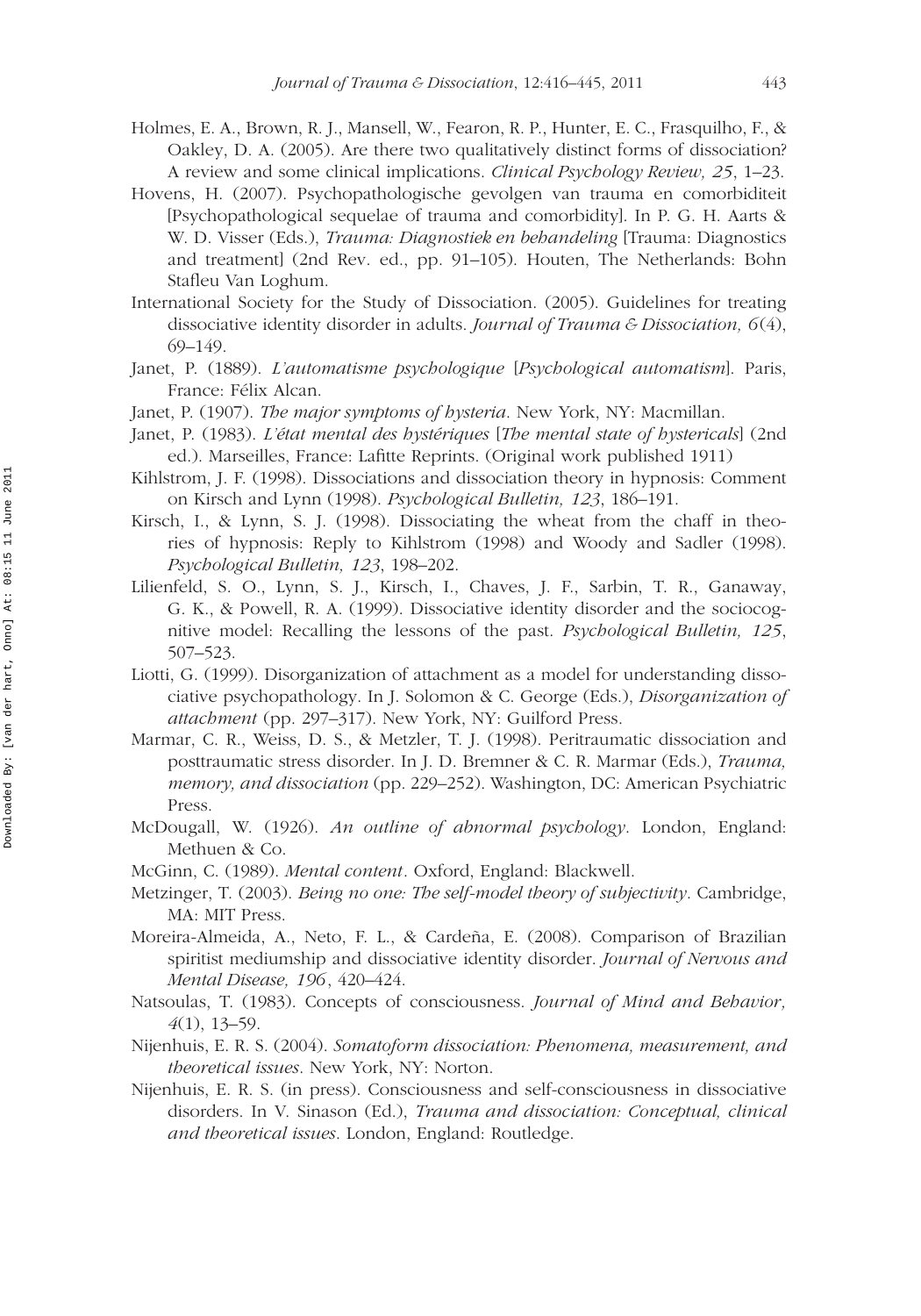- Nijenhuis, E. R. S., & Den Boer, J. A. (2009). Psychobiology of chronic traumatization and trauma-related structural dissociation of the personality. In P. F. Dell & J. A. O'Neil (Eds.), *Dissociation and the dissociative disorders:* DSM–IV *and beyond* (pp. 337–365). New York, NY: Routledge.
- Nijenhuis, E. R. S., Van der Hart, O., & Steele, K. (2002). The emerging psychobiology of trauma-related dissociation and dissociative disorders. In H. D'haenen, J. A. den Boer & P. Willner (Eds.), *Biological psychiatry* (pp. 1079–1098). Chichester, England: Wiley.
- Northoff, G. (2003). *Philosophy of the brain*. Amsterdam, The Netherlands: John Benjamins.
- Ogawa, J. R., Sroufe, L. A., Weinfield, N. S., Carlson, E. A., & Egeland, B. (1997). Development and the fragmented self: Longitudinal study of dissociative symptomatology in a nonclinical sample. *Developmental Psychopathology, 9*, 855–879.
- Ozer, E. J., Best, S. R., Lipsey, T. L., & Weiss, D. S. (2003). Predictors of posttraumatic stress disorder and symptoms in adults: A meta-analysis. *Psychological Bulletin, 129*, 52–73.
- Panksepp, J. (1998). *Affective neuroscience: The foundations of human and animal emotions*. New York, NY: Oxford University Press.
- Putnam, F. W. (1988). The switch process in multiple personality disorder. *Dissociation, 1*(1), 24–32.
- Putnam, F. W. (1997). *Dissociation in children and adolescents: A developmental perspective*. New York, NY: Guilford Press.
- Reinders, A. A. T. S., Nijenhuis, E. R. S., Paans, A. M. J., Korf, J., Willemsen, A. T. M., & Den Boer, J. A. (2003). One brain, two selves. *NeuroImage, 20*, 2119–2125.
- Reinders, A. A. T. S., Nijenhuis, E. R. S., Quak, J., Korf, J., Paans, A. M. J., Haaksma, J., *...* Den Boer, J. (2006). Psychobiological characteristics of dissociative identity disorder: A symptom provocation study. *Biological Psychiatry, 60*, 730–740.
- Reinders, A. A. T. S., Van Ekeren, M., Vos, H., Haaksma, J., Willemsen, A., Den Boer, J. A., & Nijenhuis, E. R. S. (2008). The dissociative brain: Feature or ruled by fantasy? In *Proceedings of the First International Conference of the European Society of Trauma and Dissociation* (p. 30). Amsterdam, The Netherlands: European Society of Trauma and Dissociation.
- Sar, V., Unal, S. N., & Ozturk, E. (2007). Frontal and occipital perfusion changes in dissociative identity disorder. *Psychiatry Research, 156*, 217–223.
- Spiegel, D., & Cardeña, E. (1991). Disintegrated experience: The dissociative disorders revisited. *Journal of Abnormal Psychology, 100*, 366–378.
- Steele, K., Dorahy, M., Van der Hart, O., & Nijenhuis, E. R. S. (2009). Dissociation versus alterations in consciousness: Related but different concepts. In P. F. Dell & J. A. O'Neil (Eds.), *Dissociation and the dissociative disorders:* DSM–IV *and beyond* (pp. 155–170). New York, NY: Routledge.
- Steinberg, M. (1995). *Handbook for the assessment of dissociation: A clinical guide*. Washington, DC: American Psychiatric Press.
- Thompson, E. (2007). *Mind in life: Biology, phenomenology, and the sciences of mind*. Cambridge, MA: Harvard University Press.